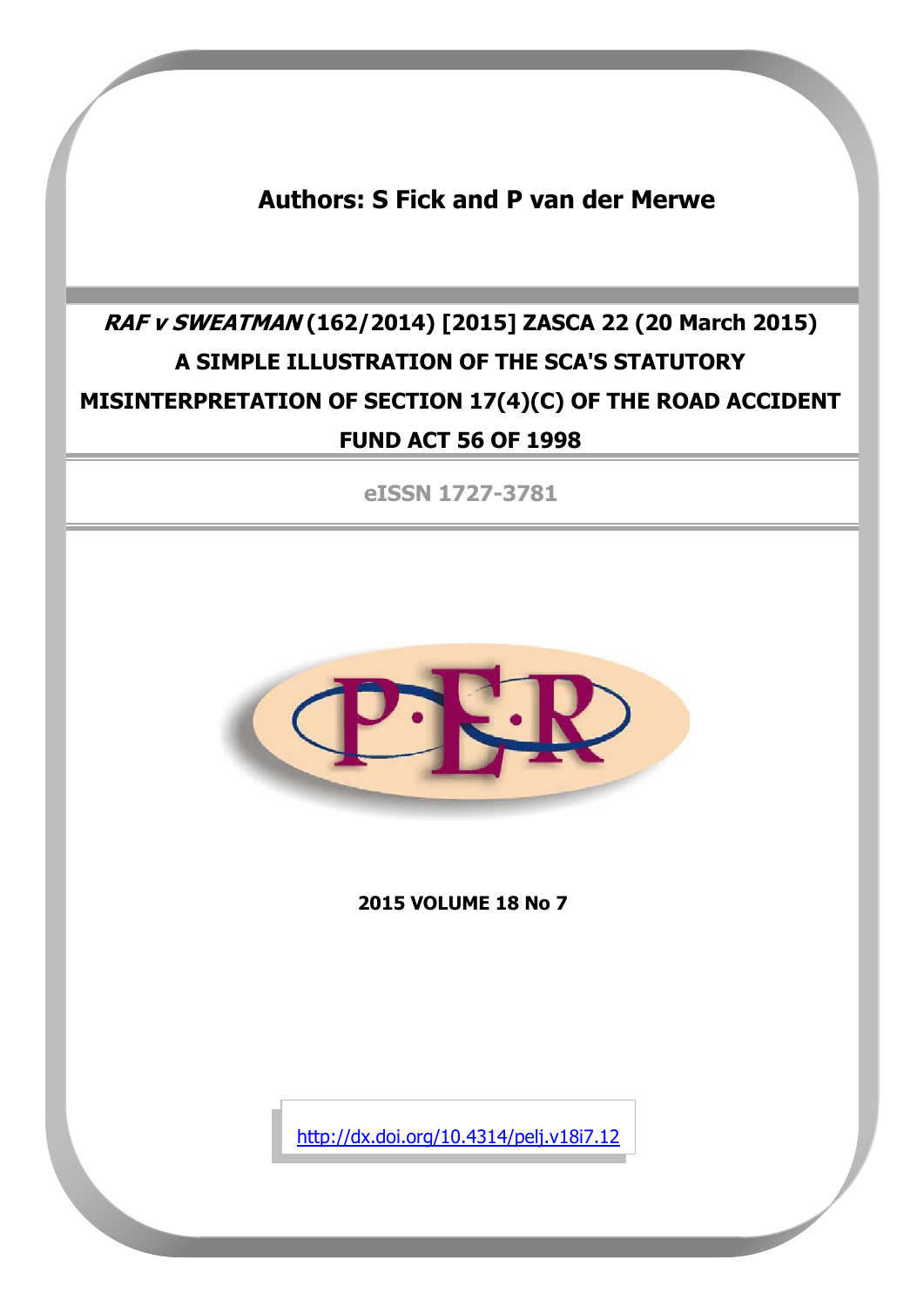## **RAF v SWEATMAN (162/2014) [2015] ZASCA 22 (20 March 2015) A SIMPLE ILLUSTRATION OF THE SCA'S STATUTORY MISINTERPRETATION OF SECTION 17(4)(C) OF THE ROAD ACCIDENT FUND ACT 56 OF 1998**

#### **S Fick\* and P van der Merwe\*\***

#### **1 Introduction**

The problems associated with what Freckelton calls the "knowledge gap" 1 (between judges and expert witnesses) carry with them the inherent danger that judicial decision-makers engage in deliberations and come to conclusions on the basis of evidence that they do not fully comprehend.<sup>2</sup>

The recent decision of Road Accident Fund v Sweatman (162/2014) [2015] ZASCA 22 (20 March 2015) (hereafter *Sweatman*) highlighted this danger. In this matter the Supreme Court of Appeal was faced with the interpretation of section 17(4)(c) of the Road Accident Fund Act 56 of 1998 (hereafter the Act). Since the application of this section often involves actuarial calculations, the court relied on evidence led by actuaries to decide the matter. The knowledge gap between the court and these expert witnesses is evident in the fact that the resultant interpretation of the section defeats the purpose of an earlier amendment of the Act.

The Act provides for the compensation by a public fund for "loss or damage wrongfully caused by the driving of motor vehicles".<sup>3</sup> This includes loss of income as a result of a motor vehicle accident. In the 2005 amendment of the Act, $4$  the compensation for loss of income is limited to R  $160 000$  per year.<sup>5</sup> This limitation is

Sarah Fick. LLB LLM (University of Stellenbosch). Lecturer in Private Law, University of Cape Town, South Africa. Email: sarah.fick@uct.ac.za.

<sup>\*\*</sup> Paul van der Merwe. BCom (Hons) Actuarial Science (University of Stellenbosch). Actuarial Consultant, Munro Forensic Actuaries, South Africa. Email: paul@munrofa.com.

<sup>&</sup>lt;sup>1</sup> Freckelton 1986 *Int'l J L & Psychiatry* 161.

Meintjes-Van der Walt 2003 JAL 89.

<sup>&</sup>lt;sup>3</sup> Section 3 of the *Road Accident Fund Act* 56 of 1998 (the Act). The fund is owned by the South African public and is listed as a "national public entity" in terms of sched 3A of the Public Finance Management Act 1 of 1999. See RAF Date Unknown http://www.raf.co.za/About-Us/Pages/Profile.aspx.

<sup>4</sup> Road Accident Fund Amendment Act 19 of 2005 (hereafter the Amendment Act).

Section 17(4)(c) of the Act was amended by s 6 of the Amendment Act. The section stipulates that this limit is to be adjusted quarterly to counter the effects of inflation. Also see Koch 2011 SAAJ 117. Note that this amendment limited not only the loss of income but also the loss of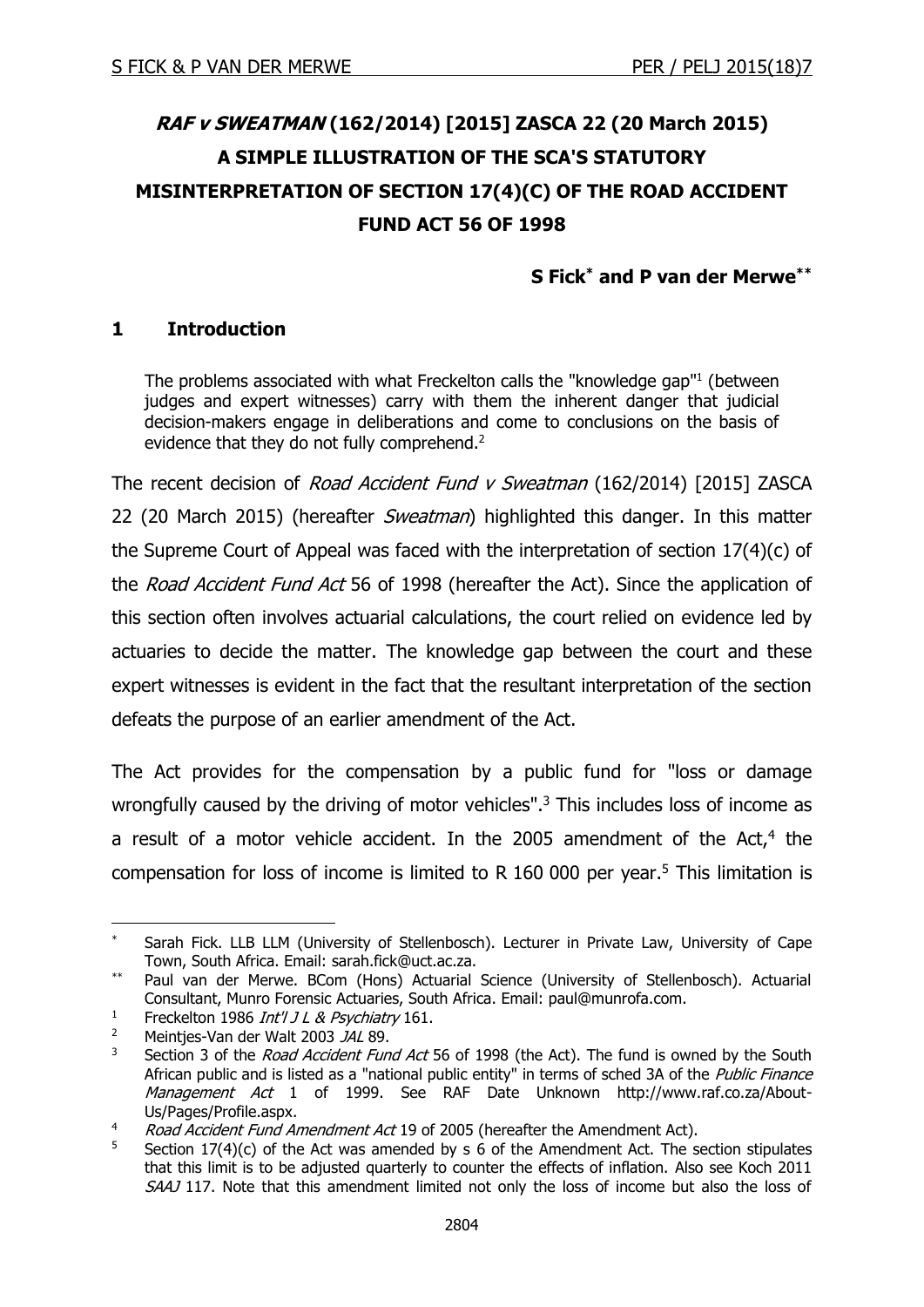referred to as "the cap" on compensation for loss of income.<sup>6</sup> Although application of the cap might seem straightforward, recent case law has proven otherwise. <sup>7</sup> Not only are there different ways of interpreting the section and applying the cap, but the different interpretations have extreme effects. The practical and obvious difference is that the amount that the claimant should receive can differ by more than R 2 000 000. <sup>8</sup> Yet, perhaps more distressing is the fact that some interpretations can defeat the purpose of the "cap provision" <sup>9</sup> altogether.

The purpose of this note is to assess the interpretation of the "cap provision" upheld by *Sweatman*, to determine whether or not this interpretation is sound. This is achieved by explaining the purpose of the Road Accident Fund and the Amendment Act. Thereafter the general method of calculating loss of income is explored, together with the different interpretations of the "cap provision" <sup>10</sup> and the application thereof. The abovementioned decision of the SCA on the most appropriate interpretation is then critically analysed. It will be argued that the court in *Sweatman* misunderstood the implication of its decision and was, therefore, incapable of interpreting the provision correctly. The effect is that one of the primary purposes of the Amendment Act is circumvented.

### **2 The Road Accident Fund Act**

As stated above, the purpose of the Act is to create a public fund, called the Road Accident Fund (the RAF), for the compensation of people who suffer damage or loss as a result of a motor vehicle accident.<sup>11</sup> The wrongful party is, therefore, indemnified against liability and no claim can be lodged against him. <sup>12</sup> The RAF is

- <sup>9</sup> Section 17(4)(c) of the Act.<br><sup>10</sup> Section 17(4)(c) of the Act
- Section  $17(4)(c)$  of the Act.
- <sup>11</sup> Section 3 of the Act.

support. Since Road Accident Fund v Sweatman 2015 ZASCA 22 (20 March 2015) (hereafter Sweatman) focussed on loss of income, the scope of the note is limited to this, but the findings of *Sweatman* (and hence the conclusion of this note) can be applied to compensation for loss of support as well.

<sup>&</sup>lt;sup>6</sup> Koch 2011 SAAJ 117.

<sup>&</sup>lt;sup>7</sup> The most prominent cases are *Sil v Road Accident Fund* 2013 3 SA 402 (GSJ) and *Jonosky v* Road Accident Fund 2013 5 SA 256 (GSJ). Before Sweatman the findings in these two decisions caused a lot of uncertainty, since they offered contradictory approaches to the same issue.

 $\frac{8}{9}$  Sweatman 10.

<sup>12</sup> Section 21 of the Act.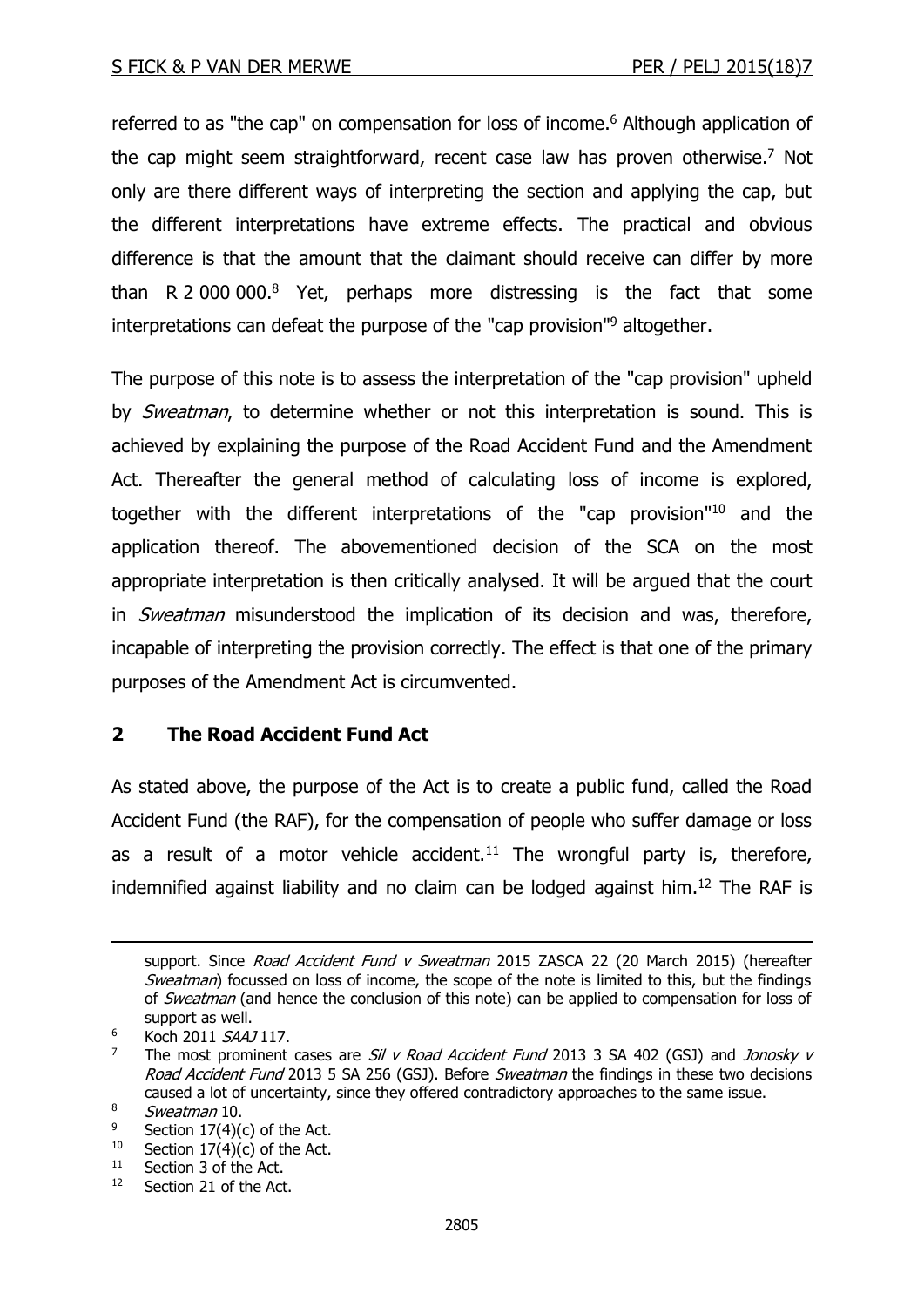financed "by way of a fuel levy in respect of all fuel sold within the Republic and by raising loans".<sup>13</sup> Despite extensive financing the RAF has been technically insolvent for over 30 years.<sup>14</sup> This is due to large claims, including a half a billion rand claim by a Swiss motorcyclist.<sup>15</sup>

To reduce its liability the RAF introduced, amongst other measures, an annual cap on all loss of income claims for accidents that occurred after 1 August 2008.<sup>16</sup> The cap limits the amount claimable from the RAF to R 160 000 per year, to be adjusted quarterly to counter the effects of inflation.<sup>17</sup> In the following section the general approach to calculating loss of income is discussed. This is necessary to explain the effect of the cap on this approach.

#### **3 Calculation of loss**

Quantifying a loss of income can be very complicated. A court needs to estimate the present value of the loss.<sup>18</sup> In other words, a court needs to establish what single sum of money should be paid now, in order to cover all future loss of income. There are two general approaches to this task. On the one hand, a judge can estimate an amount that he deems fair and reasonable. This, however, amounts to "a matter of guesswork, a blind plunge into the unknown". <sup>19</sup> A more reliable way, on the other hand, is to use mathematical calculations grounded in evidence-based assumptions.<sup>20</sup> This is done by actuaries and our courts have indicated a preference for this approach. $21$ 

<sup>&</sup>lt;sup>13</sup> Section 5 of the Act.<br><sup>14</sup> RAF 2014

<sup>14</sup> RAF 2014 http://www.raf.co.za/Media-Center/Documents/RAF%20Annual%20Report% 202014.pdf 15.

<sup>15</sup> IOL News 2008 http://www.iol.co.za/news/south-africa/accident-fund-s-largest-payout-inhistory-1.408114#.VRQOWfmUe3w.

<sup>&</sup>lt;sup>16</sup> Benjamin 2008 http://www.bdlive.co.za/articles/2008/12/22/lawyers-warn-of-reduced-cover-forroad-injuries; S 6 of the Amendment Act; Koch 2011 SAAJ 117.

 $17$  Section 17(4) of the Act.

<sup>&</sup>lt;sup>18</sup> Southern Insurance Association Ltd v Bailey 1984 1 SA 98 (A) 113F-114A; referred to in Sweatman para 6.

<sup>&</sup>lt;sup>19</sup> Southern Insurance Association Ltd v Bailey 1984 1 SA 98 (A) 113F-114A; referred to in Sweatman para 6.

<sup>&</sup>lt;sup>20</sup> Southern Insurance Association Ltd v Bailey 1984 1 SA 98 (A) 113F-114A; referred to in Sweatman para 6.

 $21$  Sweatman para 7.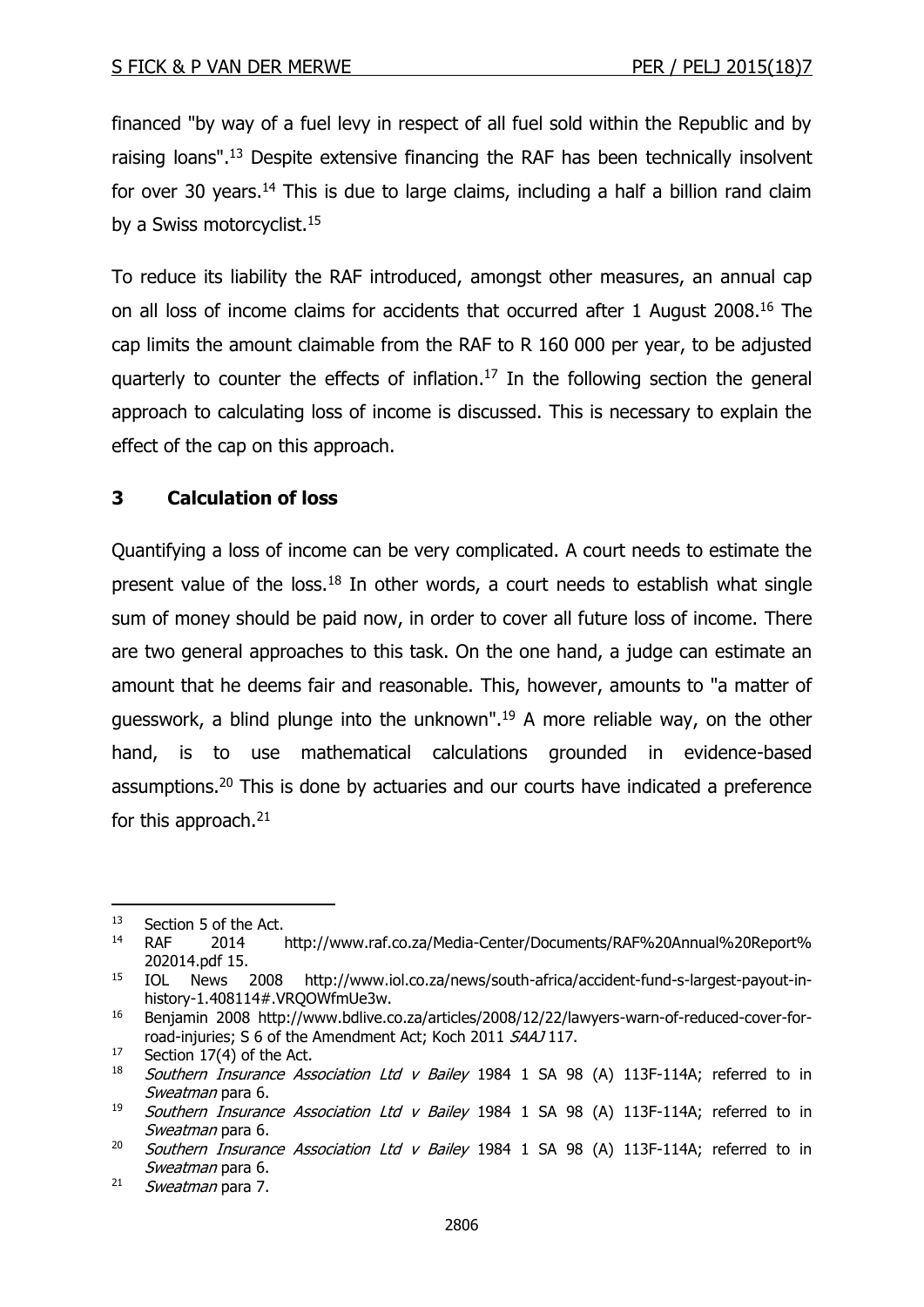Actuaries adopt a commonly accepted method in determining the present value of a loss.<sup>22</sup> The first step is to determine the actual loss of the claimant. This is achieved by first determining the income that the person would have received had he not been in the accident and continued to work as normal (future income but for the accident). Second, the reduced earnings that the person is able to receive as a result of the accident are determined (future income *notwithstanding* the accident). Third, the latter amount is deducted from the former amount. The result represents the actual loss of income of the claimant. The second step is to determine the single sum that should be paid by the RAF to cover the loss. Actuaries use a method called "discounting" to calculate this amount.<sup>23</sup> In discounting the actual loss of income of the claimant, the present value of the loss (the amount to be awarded by the court) is determined. The rest of this section explains these two steps in greater detail.

### **3.1 Estimating future earnings**

To estimate both the claimant's future income but for and notwithstanding the accident, actuaries often rely upon industrial psychologists' reports. The industrial psychologist assesses the claimant and reports on the probable employment prospects but for the injury, on the one hand, and *notwithstanding* the injury, on the other hand. Actuaries use this report to make assumptions regarding the claimant's future income but for and notwithstanding the accident, using mathematical calculations.<sup>24</sup> Factors taken into account are the education of the claimant, his current vocation, the vocation he is likely to follow after the accident (if different), probable promotion opportunities, the number of years before retirement and any retirement benefits.<sup>25</sup>

Certain deductions and adjustments are made to the amounts calculated above.<sup>26</sup> These deductions relate to the tax that the claimant would have paid on the income

<sup>-</sup><sup>22</sup> This is explained in the *a quo* decision of the *Sweatman-case; Sweatman v Road Accident Fund* (WCC) Unreported Case No 17258/11 of 3 December 2013 paras 7-10.

<sup>&</sup>lt;sup>23</sup> Sweatman paras 7-8. For a definition of "discount", see s 3.2 below.

Sweatman para 7.

 $25$  Sweatman para 7.

<sup>&</sup>lt;sup>26</sup> Sweatman para 8.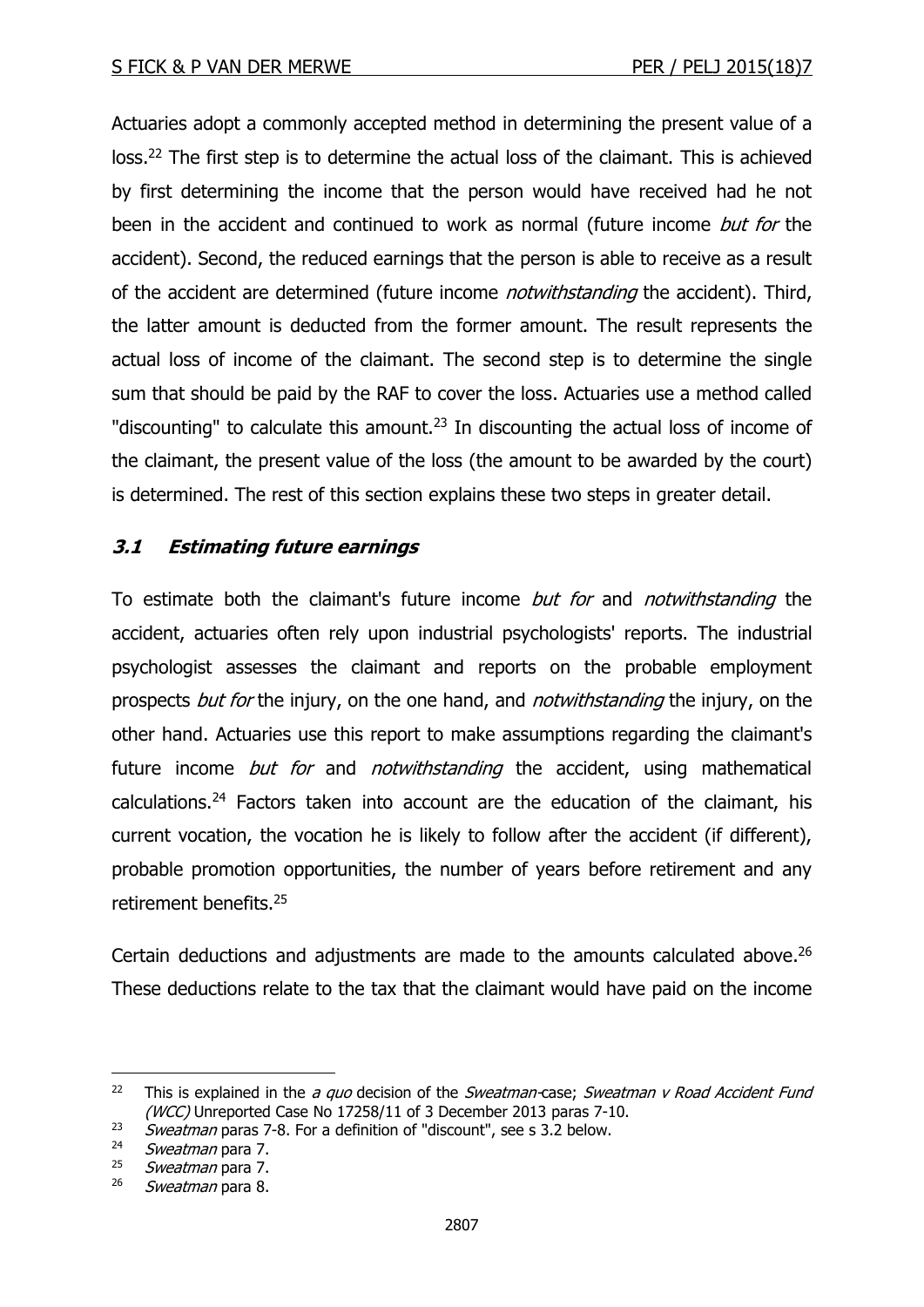he would have received *but for* and *notwithstanding* the accident,<sup>27</sup> the likelihood of the claimant passing away before retirement age (mortality)<sup>28</sup> and other unpredictable circumstances that might influence the calculations (general contingencies).<sup>29</sup> Subsequent to these deductions and adjustments being made, the estimated future income as a result of the accident is subtracted from the income that the claimant would have earned had he not been injured.<sup>30</sup> This indicates the actual loss of the claimant.

### **3.2 Discounting actual loss**

After calculating the actual loss of the claimant, the loss is discounted to determine the present value of the loss. $31$  This means that actuaries have to calculate the amount that should be awarded at the date of the injury,  $32$ 

... which, if invested at an appropriate rate of interest, would provide him with the amount … (which we assume to be his loss of earnings) at the time when he would have received it had the injury not been sustained. In this way he would be placed in the same position as that in which he would have been if the delict had not been committed.<sup>33</sup>

It is this idea of discounting that caused the knowledge gap between the SCA and the actuaries in *Sweatman*. To explain this knowledge gap and the effect thereof a simple analogy is used to illustrate the concept of discounting. The simplicity of this analogy in academic writing is in no way meant to offend the reader, but is preferred to ensure that this gap is bridged and to appeal to a broad legal readership.

<sup>-</sup><sup>27</sup> Sweatman para 7; Koch 2011 SAAJ 118.

<sup>&</sup>lt;sup>28</sup> Koch 2011 SAAJ 116.

<sup>&</sup>lt;sup>29</sup> Sweatman para 8; Koch 2011 SAAJ 121; Gwaxula v Road Accident Fund 2013 ZAGPJHC 240 (25 September 2013) para 25.

<sup>&</sup>lt;sup>30</sup> Sweatman v Road Accident Fund (WCC) Unreported Case No 17258/11 of 3 December 2013 paras 7-8.

 $31$  Sweatman v Road Accident Fund (WCC) Unreported Case No 17258/11 of 3 December 2013 para 9.

 $32$  Koch 2011 SAAJ 114.

<sup>33</sup> SA Eagle Insurance Co Ltd v Hartley 1990 4 SA 833 (AD) para 9.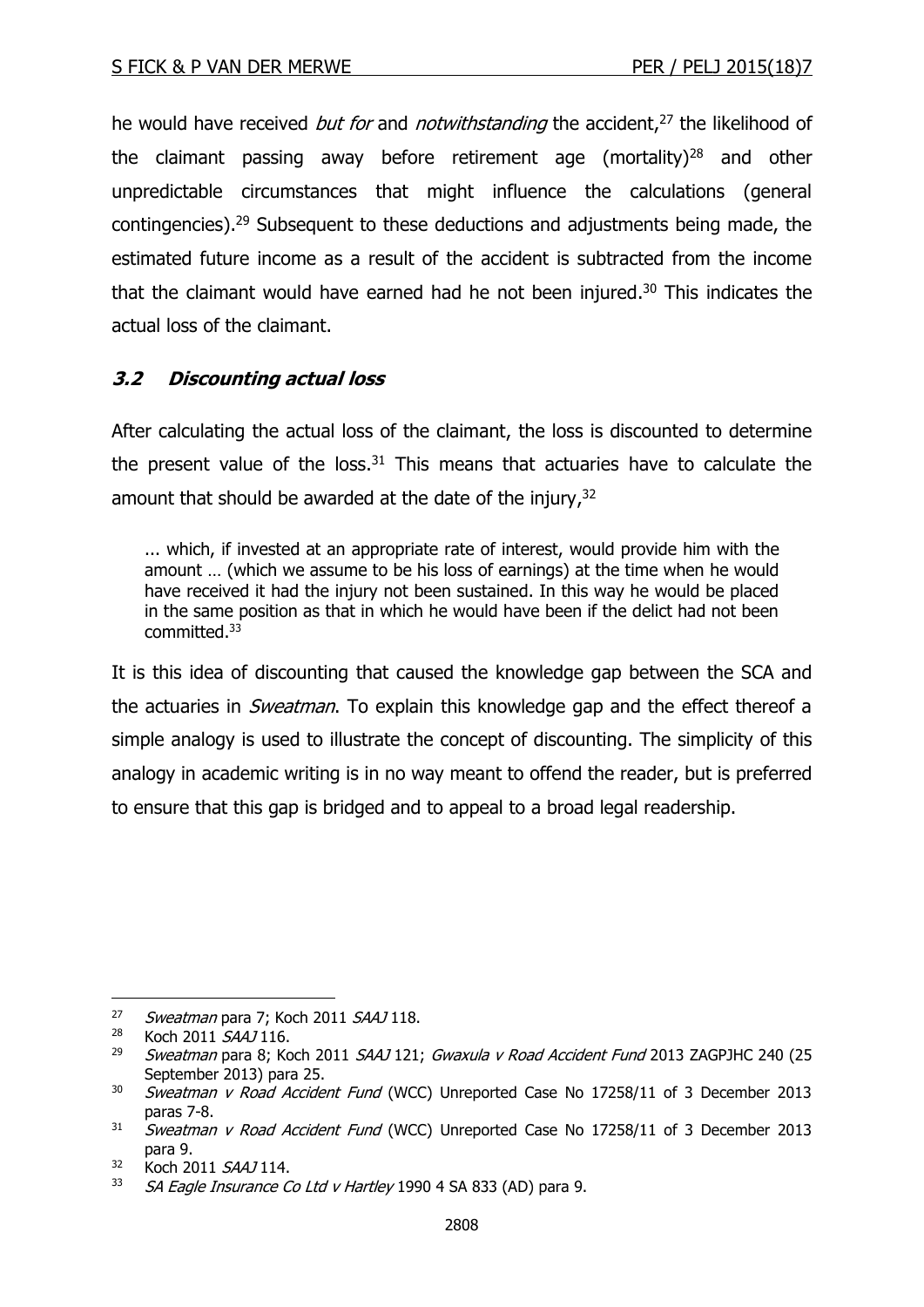### 3.2.1 The growth of trees as an analogy for discounting

The idea of discounting can best be illustrated by drawing an analogy between the steady growth of planted trees and invested money.<sup>34</sup> To draw this analogy, the following factual scenario is useful.<sup>35</sup>

John, a farmer, has 10 tree plantations. Each plantation comprises of 10 trees. The trees in each plantation are in a different stage of growth. This is because John has specifically planted them so that every year, for the next ten years, the trees in a different plantation will be big enough to harvest and sell. His profit on a full grown tree is R 100. He, therefore, makes R 1 000 per year.<sup>36</sup>

One day all ten of John's plantations burn down. John's loss can be expressed as R 1 000 per year for 10 years (his annual profit). It can, however, also be expressed as 10 full grown trees per year (the number of trees he sells per year). This discussion focuses, first, on John's loss expressed in terms of trees and, thereafter, on his loss expressed in terms of income. Figure 1, below, illustrates John's loss in trees per year.

<sup>&</sup>lt;sup>34</sup> By drawing this analogy the authors do not mean to contend that the growing of trees and the growing of money are identical. The growing of trees differs vastly from the growing of invested money. However, since the growing of trees is easily understood and does explain the concept of the growing of invested money simply and sufficiently, this analogy is used. One of the main differences between the growth of these two things is the way in which growth occurs, as will be explained briefly in s 3.2.2 below.

 $35$  This illustration is deliberately simply and the authors by no means attempted to or contend to give a realistic or precise explanation of timber farming.

 $36$  R 100 x 10 trees = R 1 000.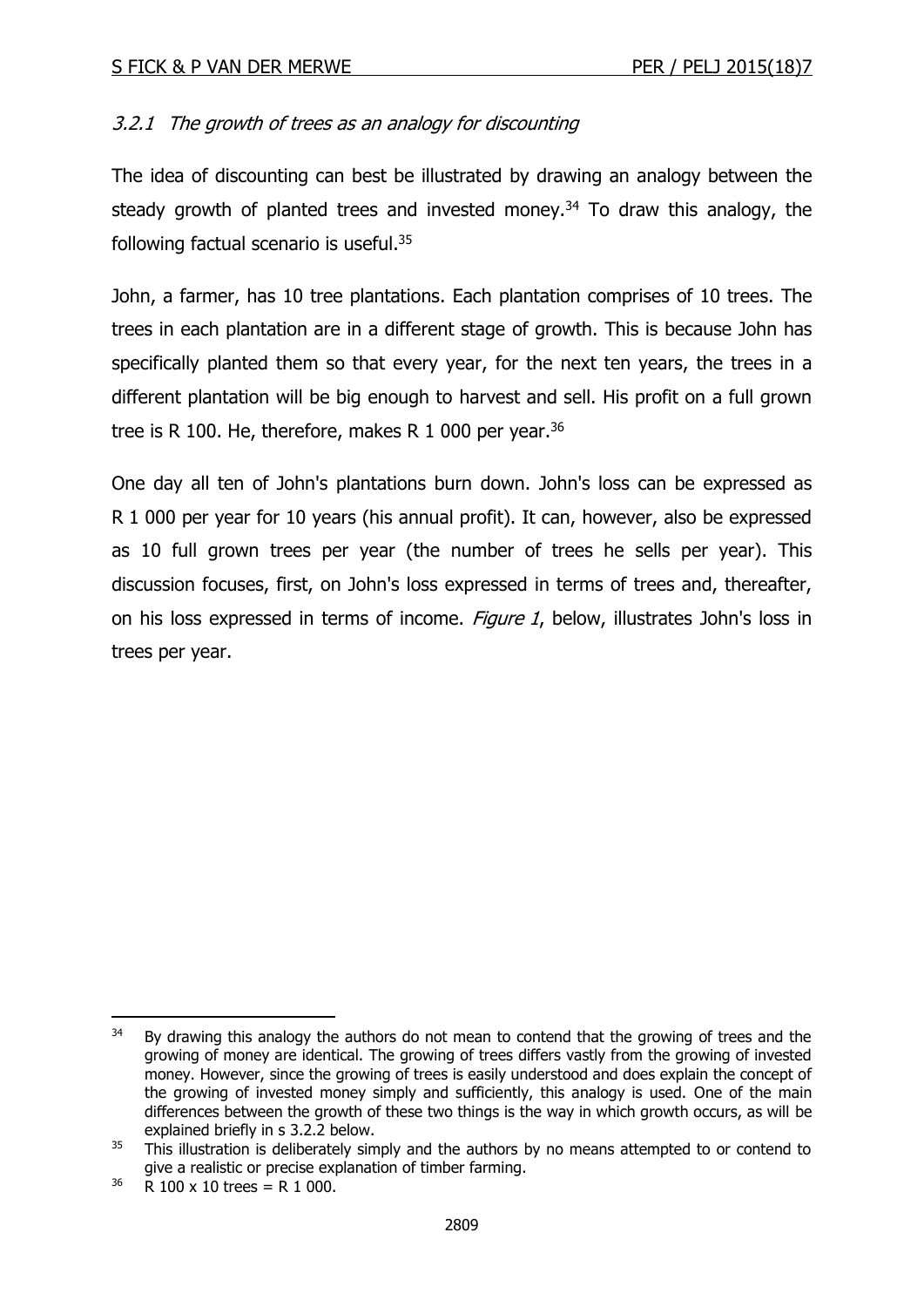

Assume, for purposes of this illustration, that trees grow at a rate of 10% of their full-grown size every year. This growth is illustrated by *figure 2* below.



One way to prevent John's future loss of 10 full grown trees per year is to give him new trees. If someone were to have to give him all of the lost trees at once (100 trees), then that person would take into account that the trees will start growing as soon as John plants them. To prevent the loss John would have suffered at the end of Year 1, ten of the trees should, therefore, be very close to their full grown size, but not yet fully grown (90%). However, the ten trees that are planted to prevent the loss at the end of Year 8 do not have to be that big. They can be very small (20% of their full grown size) because they still have eight years to grow. The table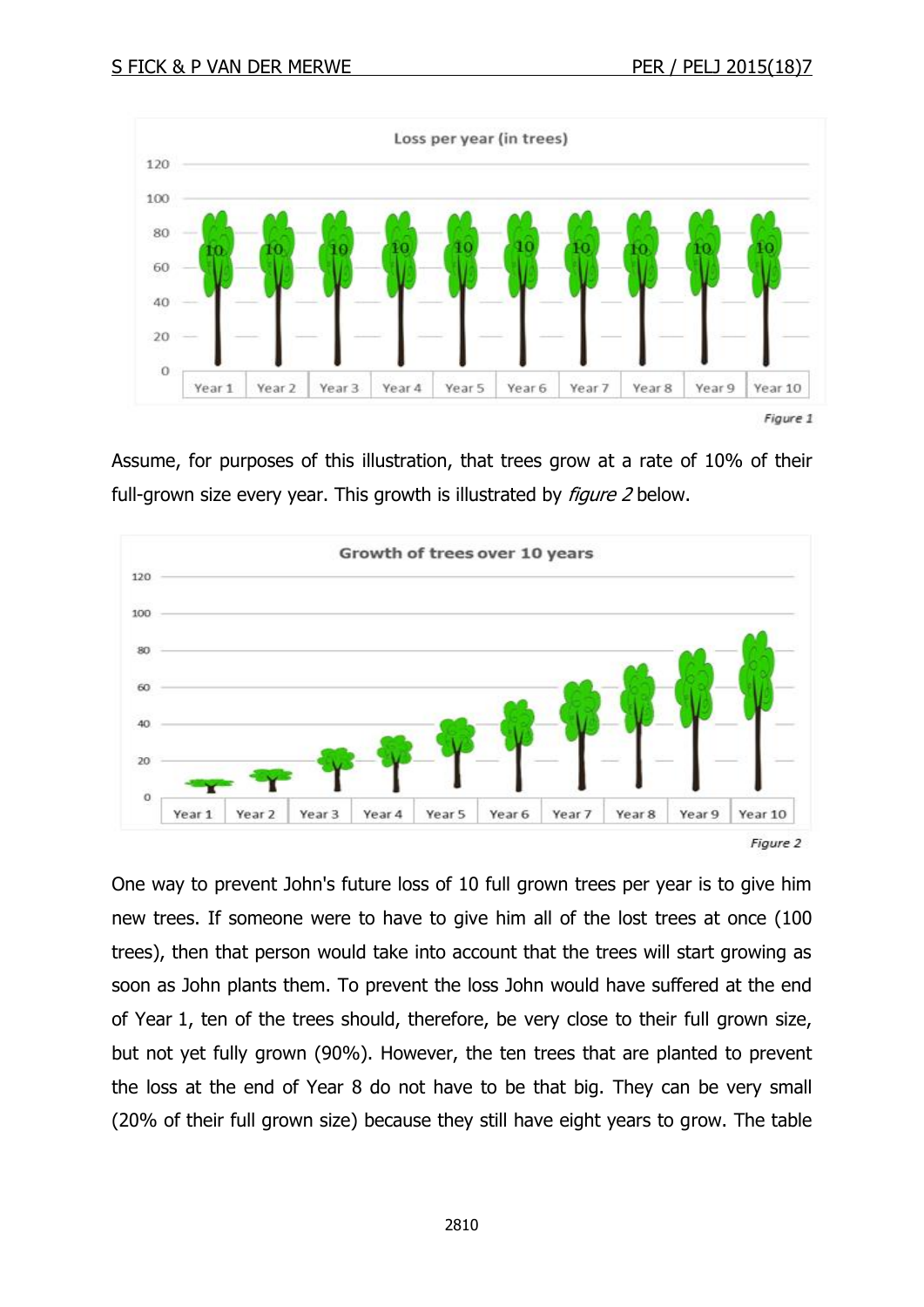-

| Trees required to prevent loss at the end of each year |                                   |
|--------------------------------------------------------|-----------------------------------|
| Year                                                   | <b>Amount &amp; size required</b> |
| Year 1                                                 | 10 trees (90% grown)              |
| Year 2                                                 | 10 trees (80% grown)              |
| Year 3                                                 | 10 trees (70% grown)              |
| Year 4                                                 | 10 trees (60% grown)              |
| Year 5                                                 | 10 trees $(50\%$ grown)           |
| Year 6                                                 | 10 trees (40% grown)              |
| Year 7                                                 | 10 trees (30% grown)              |
| Year 8                                                 | 10 trees $(20\%$ grown)           |
| Year 9                                                 | 10 trees $(10\%$ grown)           |
| Year 10                                                | 10 seeds (0% grown)               |

below, *figure 3*, indicates the number and size of the trees that John should receive and plant now, to prevent his future loss.

#### Figure 3

From *figure 3* it is clear that when the differently sized trees are received they do not all have equal value (based on the assumption that bigger trees have more value). Nevertheless, they will render the same value if planted now and harvested at the time that the loss would have been suffered. Calculating what John needs to get now in order to cover his loss in the future, taking into account the probable growth, is analogous to the idea of discounting in RAF loss of income calculations.

Since trees grow at 10% of their full grown size every year, the loss of 10 full grown trees per year is "discounted"<sup>37</sup> at 10% per year. *Figure 4*, below, shows the size of trees to be planted now to cover the loss in a specific year in the future. The further away the loss is, the smaller the size of the trees must be that should be planted now. This is because the further away the loss is, the more time the trees have to

 $37$  The word *discount* or any form of the word, in reference to trees, is written in inverted commas to indicate that this does not refer to "actual" discounting as applied in RAF loss of income calculations. It is merely part of the analogy to explain what is meant by discounting in RAF loss of income calculations.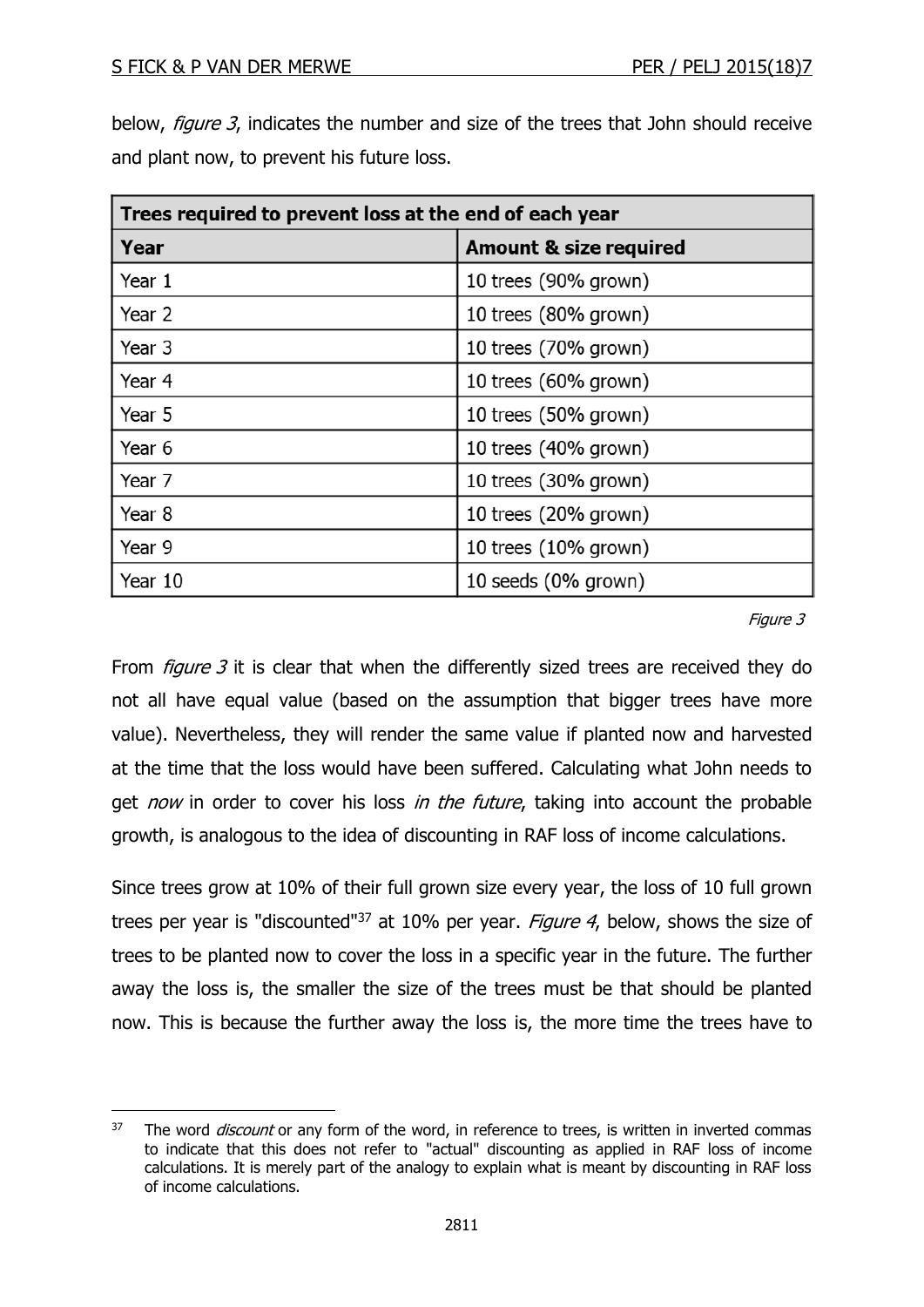grow. That is why the trees to be planted for the loss in Year 10 are so small (they might, in fact, only be seeds).<sup>38</sup>



### 3.2.1 Using the analogy to illustrate the discounting of annual loss of income

Instead of giving John new trees his loss can be prevented by giving him a single sum of money. The amount should be such that, if he invests it, he will have the same amount of money at the end of each year that he would have received from the sale of trees. As with the trees, money also grows (through investment). Therefore, although John's loss over the 10 years is R 1 000 per year or R 10 000 in total, <sup>39</sup> the amount he needs now is much less.

Invested money does not, however, grow at the same rate as trees. This is because interest is calculated on the invested amount. In simple terms, the interest earned in Year 1 is added to the investment amount. This increases the investment amount. Since the amount of interest earned is based on a percentage of the investment

<sup>&</sup>lt;sup>38</sup> These trees still have ten years to grow at a rate of 10% of their full grown size every year. In fact, if they grow at 10% of their full grown size every year, these trees need to be 0% grown at the beginning of year one, ie seeds.

 $39$  R 1 000 (per year) x 10 (years).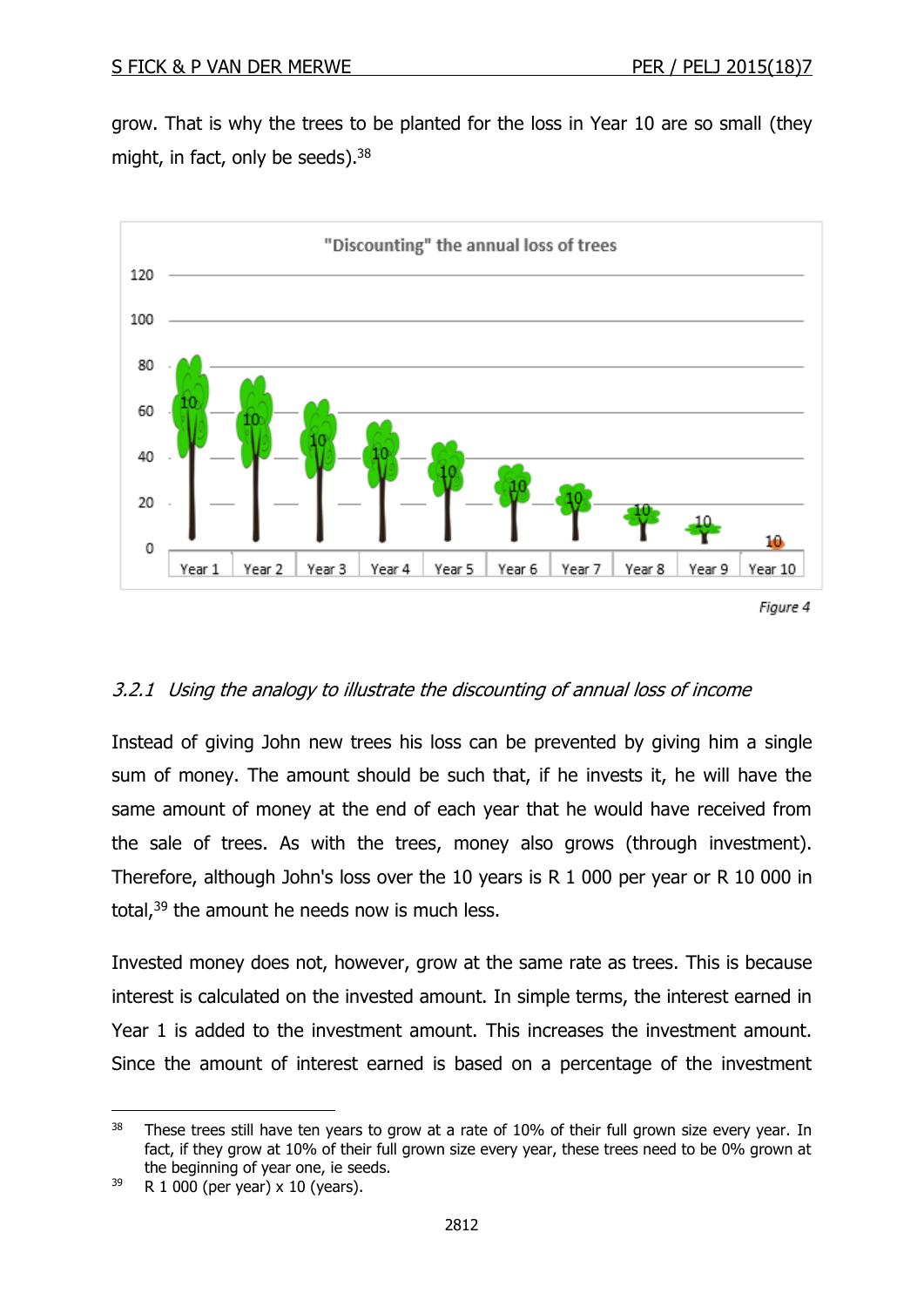amount, an increase in the investment amount leads to an increase in the subsequent interest earned. Therefore, if the investment amount is R 100 in Year 1 and the interest rate is 10% per annum, the interest earned in Year 1 will be R 10. This is added to the investment amount. The investment amount for Year 2 is R 110. Annual interest at 10% for Year 2 would be R 11. This growth rate of invested money is referred to as compound interest.<sup>40</sup>

A consequence of this difference in growth is that invested money, on the one hand, grows at a slow rate when first invested, i.e. the first few years. This growth rate accelerates the longer the money is invested. In the tree example, on the other hand, the growth rate remains consistent at 10% of the full grown size every year.<sup>41</sup>

If the money John receives to cover his loss is invested at a compound interest rate of 10% per year then, to prevent his loss at the end of Year 1, he needs to receive only 90.9%<sup>42</sup> of the money that he would have made (90.9% of his estimated annual loss for Year 1).<sup>43</sup> This is because, if invested immediately, his investment will grow 10% before the end of Year 1. Similarly, to prevent his loss in Year 8, the amount he needs to receive and invest now needs to be only 46.7% (R 467) of the estimated annual loss for Year 8 (R 1 000). The money has 8 years to grow and at a rate of 10% per annum the amount of R467 is estimated to grow to R 1 000 by the end of Year 8. The table below, *figure 5*, indicates the amount of money that John should receive and invest now, to prevent his future loss.

<sup>&</sup>lt;sup>40</sup> For more information on compound interest, see Investopedia Date Unknown http://www.investopedia.com/university/beginner/beginner2.asp. The formula for compound interest used in this note is  $1/((1+interest)^\wedge$ years).

<sup>&</sup>lt;sup>41</sup> In reality, studies have shown that trees do, in fact, grow faster the bigger they get. See Doom 2014 http://www.bloomberg.com/news/articles/2014-01-15/big-trees-growing-faster-than-smallones-will-absorb-more-carbon.

 $42$  All percentages used are rounded to 1 decimal place.

<sup>&</sup>lt;sup>43</sup> To keep the explanation uncomplicated it is assumed that the money is invested at the beginning of the year and the loss is suffered at the end of the year. This is assumed throughout the note.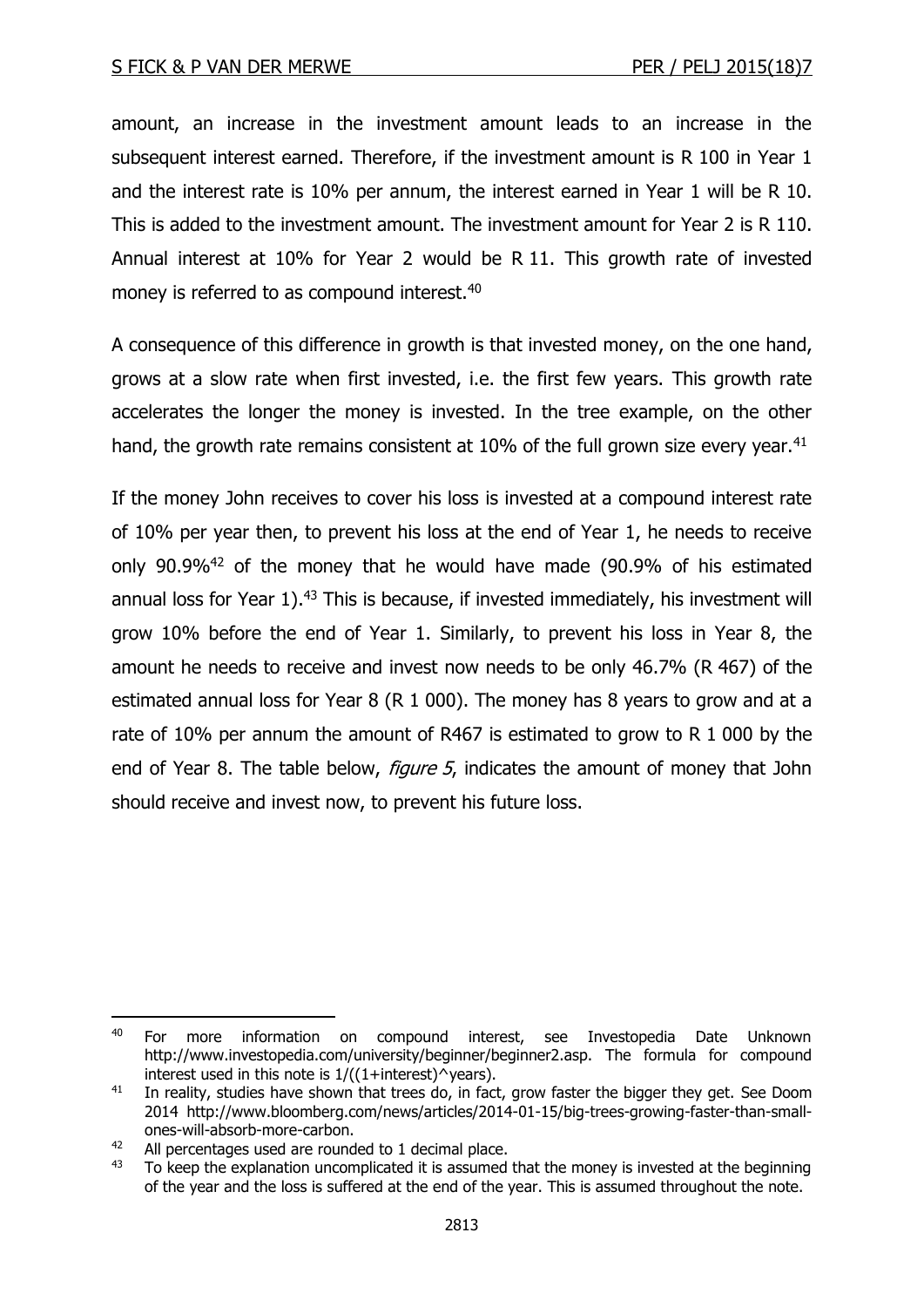| Money required to prevent loss at the end of each year |                        |
|--------------------------------------------------------|------------------------|
| Year                                                   | <b>Amount required</b> |
| Year 1                                                 | R 909 (90.9% grown)    |
| Year 2                                                 | R 826 (82.6% grown)    |
| Year 3                                                 | R 751 (75.1% grown)    |
| Year 4                                                 | R 683 (68.3% grown)    |
| Year 5                                                 | R 621 (62.1% grown)    |
| Year 6                                                 | R 564 (56.4% grown)    |
| Year 7                                                 | R 513 (51.3% grown)    |
| Year 8                                                 | R 467 (46.7% grown)    |
| Year 9                                                 | R 424 (42.4% grown)    |
| Year 10                                                | R 386 (38.6% grown)    |
| Total amount to be received and                        | R 6 144                |
| invested immediately                                   |                        |

#### Figure 5

The amounts needed for each year are called the discounted amounts. They have been discounted by a rate of 10% per annum (the rate the money will grow when invested).<sup>44</sup> The sum of these amounts represents the present value of John's loss. If John receives and invests the sum of these amounts, R 6 144, it will cover his total loss of R 10 000. He, therefore, effectively receives the R 10 000 total loss calculated above.

#### **3.3 Determining present value**

The previous sections explained that the calculation of the present value of a loss of income involves a two-step process: first, the difference between what the claimant would have earned *but for* the accident and what the claimant is estimated to earn notwithstanding the accident is determined. This is referred to as the actual loss of income. Second, this amount is discounted to determine the lump sum, also known as the present value of the loss, to be paid and invested now to cover that loss.

<sup>-</sup><sup>44</sup> This is a very simplified description of discounting. The net discount rate is actually based on more than just the "expected rate of investment return" and also takes into account for example the "expected future rate of inflation". See, Sweatman v Road Accident Fund (WCC) Unreported Case No 17258/11 of 3 December 2013 para 9.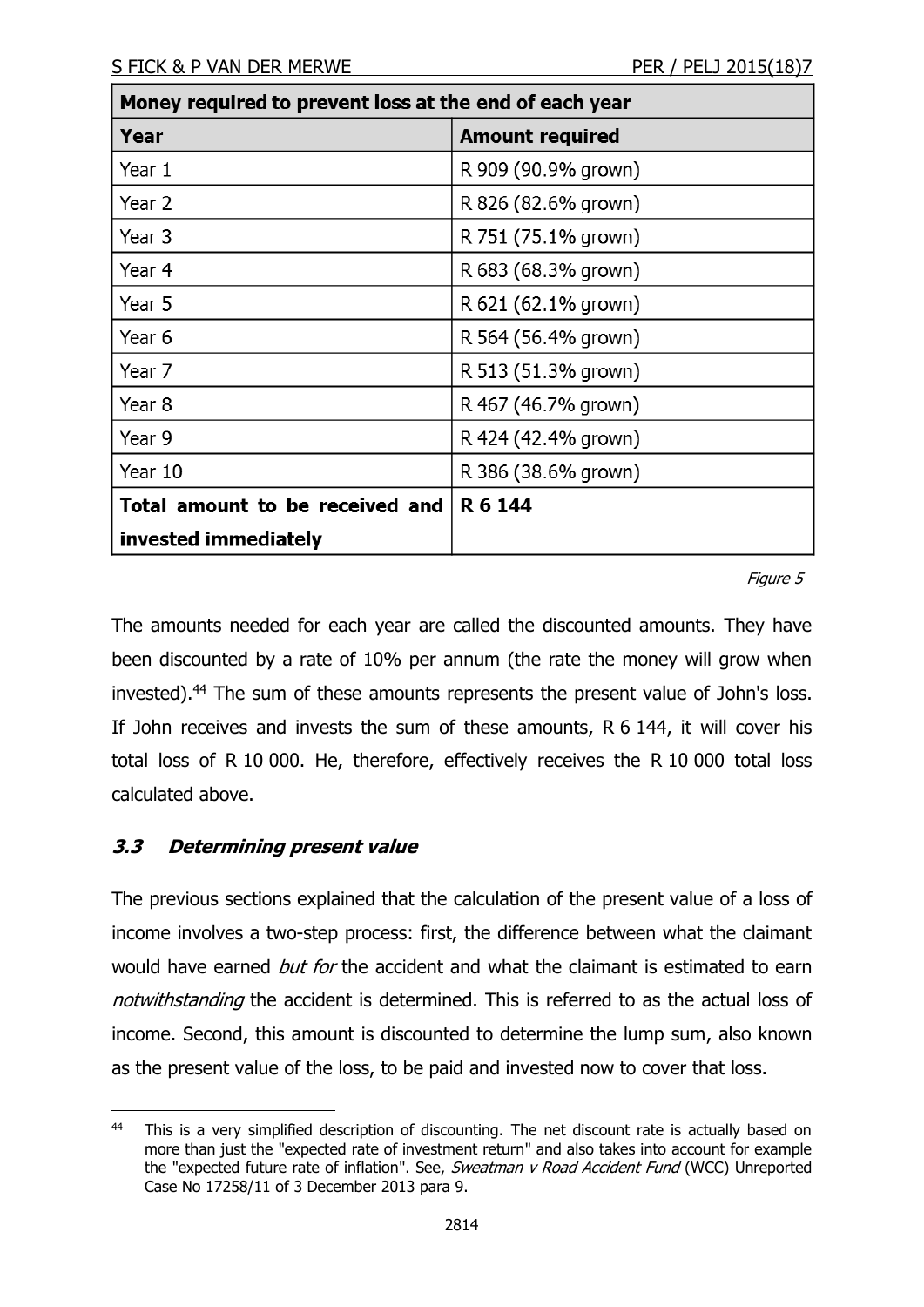Actuaries generally agree on this calculation. The dispute, as is evident in Sweatman, lies in the stage at which the cap on annual loss is applied during their calculations. Applying the cap at different stages of the calculations can make a considerable difference to the amount to be paid to the claimant. 45

#### **4 Interpretation of the cap provision**

Disagreement exists on several aspects pertaining to the stage at which the cap, in the calculation of loss of income, is to be applied. <sup>46</sup> This note focuses on the disagreement regarding whether the cap should be applied before or after discounting the actual loss. In March this year the SCA, in *Sweatman*, had the opportunity to resolve this disagreement.<sup>47</sup> This case involved a claim against the RAF for loss of income. The matter was on appeal from the Western Cape Division of the High Court.

One of the legal issues before the court was whether the interpretation of section 17(4)(c) of the Act (the "cap provision") favoured application of the cap before or after discounting. The court found, in favour of the respondent (the claimant), that the cap should be applied after discounting.<sup>48</sup>

To analyse the court's interpretation of this provision, certain tools of interpretation can be applied. There are different interpretative tools when dealing with statutory provisions. Most popular is the "literalist-cum-intentionalist" tool,<sup>49</sup> better known as the "golden rule" for interpreting statutory provisions.<sup>50</sup> This rule involves interpreting statutes based on the actual wording of the provision "unless this would lead to an absurdity or to a result contrary to the intention of the legislature".<sup>51</sup>

<sup>45</sup> Sweatman para 10.

 $46$  For example, another disagreement raised in *Sweatman* was whether the cap should be applied before or after the mortality of the claimant is taken into account. See *Sweatman* para 13.

<sup>47</sup> Sweatman paras 1, 10.

<sup>48</sup> Sweatman para 20.

<sup>&</sup>lt;sup>49</sup> Du Plessis *Re-Interpretation of Statutes* 100. Du Plessis explains that this rule was first applied in Venter v R 1907 TS 910 914-915, but that subsequent to that case various cases have confirmed it. See Du Plessis Re-Interpretation of Statutes 104 fn 128 for a list of these cases.

 $50$  Du Plessis Re-Interpretation of Statutes 101.

<sup>&</sup>lt;sup>51</sup> Du Plessis Re-Interpretation of Statutes 103-104.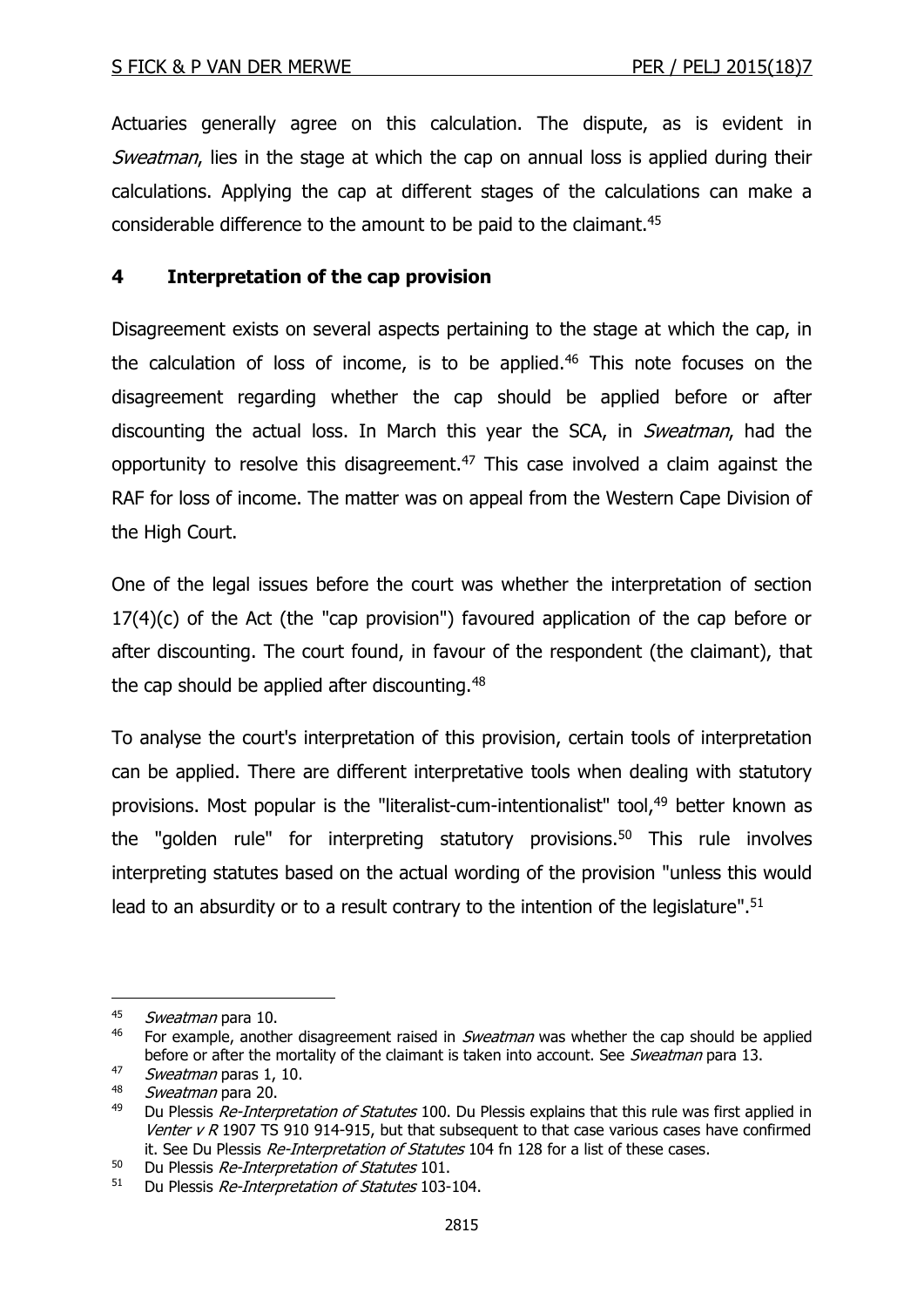That the court, in *Sweatman*, employed this tool is evident from the judgment. In explaining its interpretative process it refers, first, to its "reading" of the provision and then to its having "regard to its purpose". <sup>52</sup> The analysis of the court's decision in this note involves applying this exact same tool to the cap provision to determine whether the court's application thereof was correct. By separating the tool's two parts, a two-step process of interpretation is followed. Firstly, the wording of the cap provision is considered to determine what a literal interpretation thereof would entail. Secondly, this literal interpretation is measured against the purpose of the provision.<sup>53</sup>

#### **4.1 The wording of the cap provision**

To consider the literal interpretation of the cap provision, it is necessary to examine the wording thereof. The cap provision reads:

[w]here a claim for compensation ... includes a claim for loss of income or support, the annual loss, irrespective of the actual loss, shall be proportionately calculated to an amount not exceeding … R 160 000 per year in the case of a claim for loss of income … [adjusted] quarterly, in order to counter the effect of inflation.

From the text above it is apparent that the meaning of the term "annual loss" is central to resolving the disagreement regarding the stage at which the cap should be applied during calculation. A revisiting of the factual scenario created above can shed light on the meaning of this term.

If, instead of having his plantations burned down, John the farmer was in a car accident and completely lost the ability to farm for 10 years, he might have a claim for that loss of income against the RAF. Moreover, if he was actually selling 2 000 fully grown trees per year instead of 100, then his loss of income per year would be R 200 000,<sup>54</sup> as illustrated by *figure 6* below.

 $52$  *Sweatman* para 15.<br> $53$  Absurdity is not dea

Absurdity is not dealt with in this note, since the authors do not consider it applicable.

<sup>54</sup> This amount is simplified. It assumes a "net earnings (uninjured)" of R 200 000 and a "net earnings (injured)" of zero. To keep the example simple, deductions are not taken into account.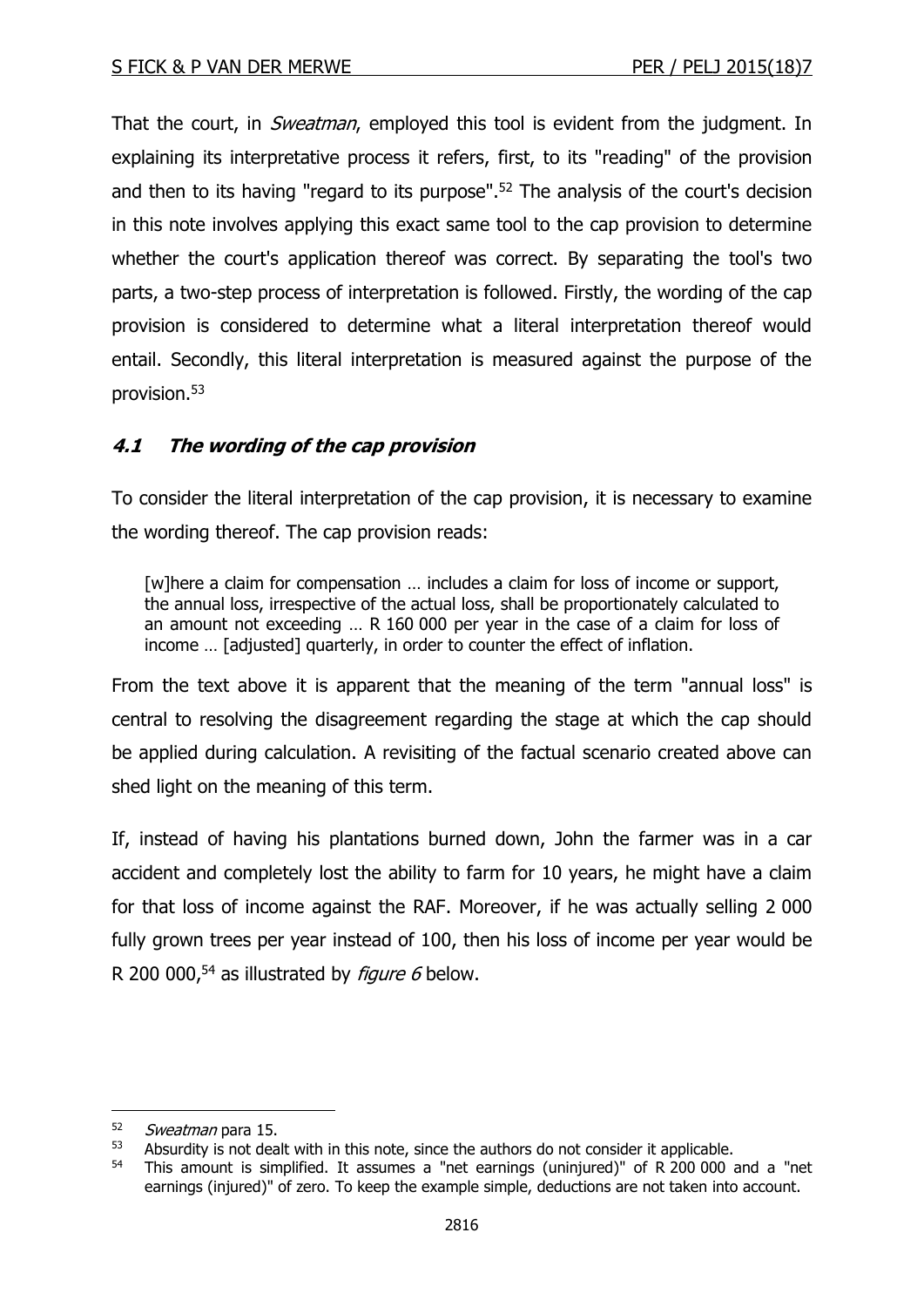

The loss per year (annual loss) over the 10 years would need to be discounted so that the fund can pay him a single amount immediately (present value of the loss). John can then invest that money, which investment should grow in such a way that it covers his annual loss every year, in the year it would have been lost. If the annual loss is discounted at a rate of 8% the discounted amounts will be as indicated in *figure* 7 below.<sup>55</sup>



The amount payable to John immediately would be all of the above amounts added together, namely R 1 342 017. This is significantly less than the sum of the total loss (R 2 000 000), but, as explained earlier, it represents the whole amount. If John receives the lesser amount from the RAF, he is effectively receiving his whole annual loss over the 10 years, namely R 200 000 per year for ten years. This is because the amount will grow upon investment.

<sup>-</sup><sup>55</sup> The discount rate used here is 8% per annum. Discount rates vary from actuary to actuary. See Koch 2011 SAAJ 113.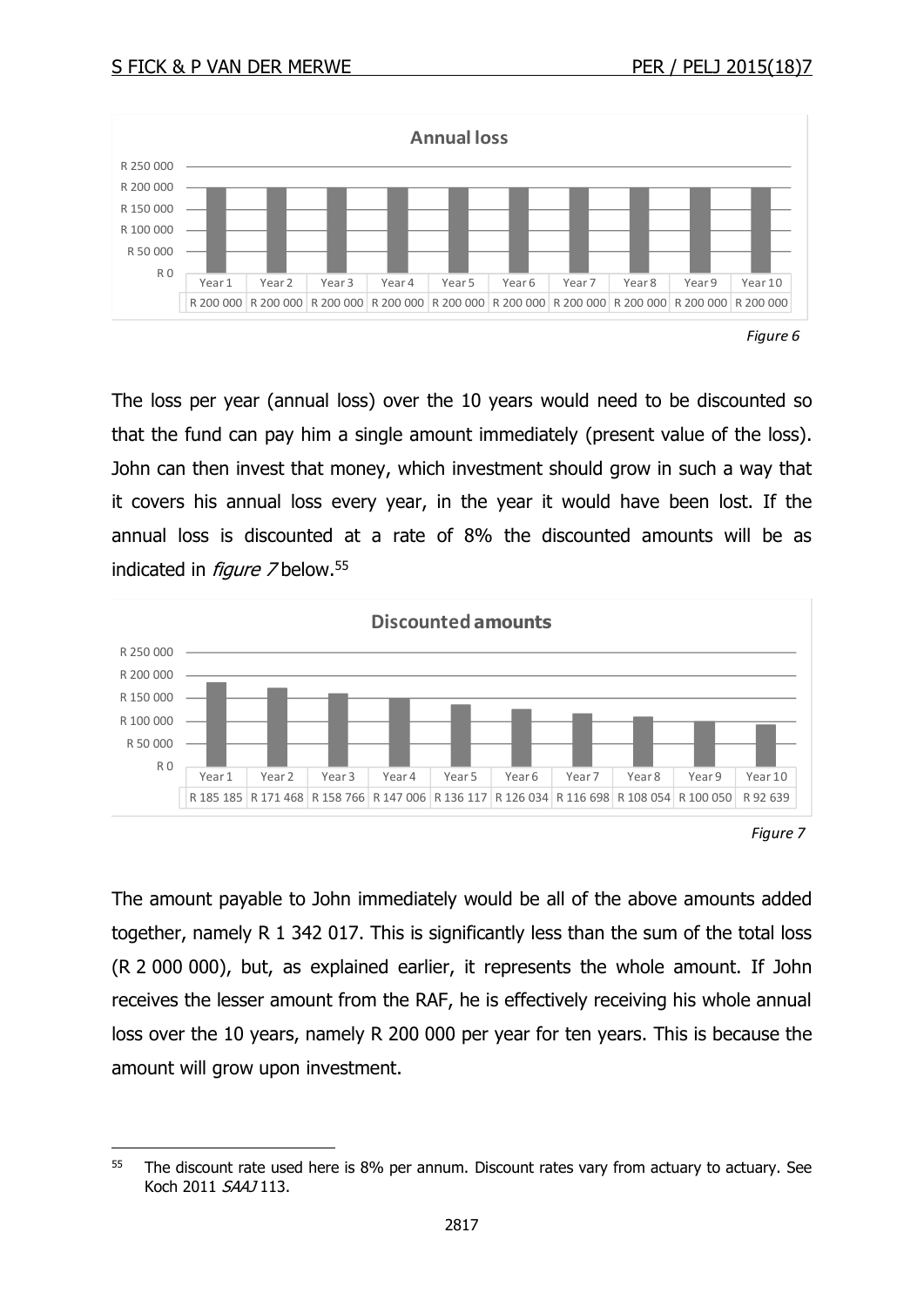As noted earlier, the dispute in *Sweatman* was about the stage at which the cap is to be applied: before or after discounting. From the above figures it is clear that the question is actually *which amounts* are to be capped? If the cap is applied before discounting, then the annual loss is capped (*figure 6*), but if the cap is applied after discounting, then the discounted amounts are capped (*figure*  $\lambda$ ).

The "plain words"<sup>56</sup> of the provision clearly require the cap to be applied to the annual loss (figure  $\delta$ ). In Sweatman the court required the cap to be applied to the discounted amounts (*figure*  $\vec{r}$ ). At first glance the court's approach seems to contradict the plain words interpretation of the provision. For it to be in line with the act nonetheless, the effect of applying the cap to the discounted amounts should be the same as applying it to the annual loss. Figures  $8-10$  below indicate the effect of applying the cap to the annual loss as opposed to the discounted amounts.







*Figure 9*

<sup>56</sup> Du Plessis Re-Interpretation of Statutes 103.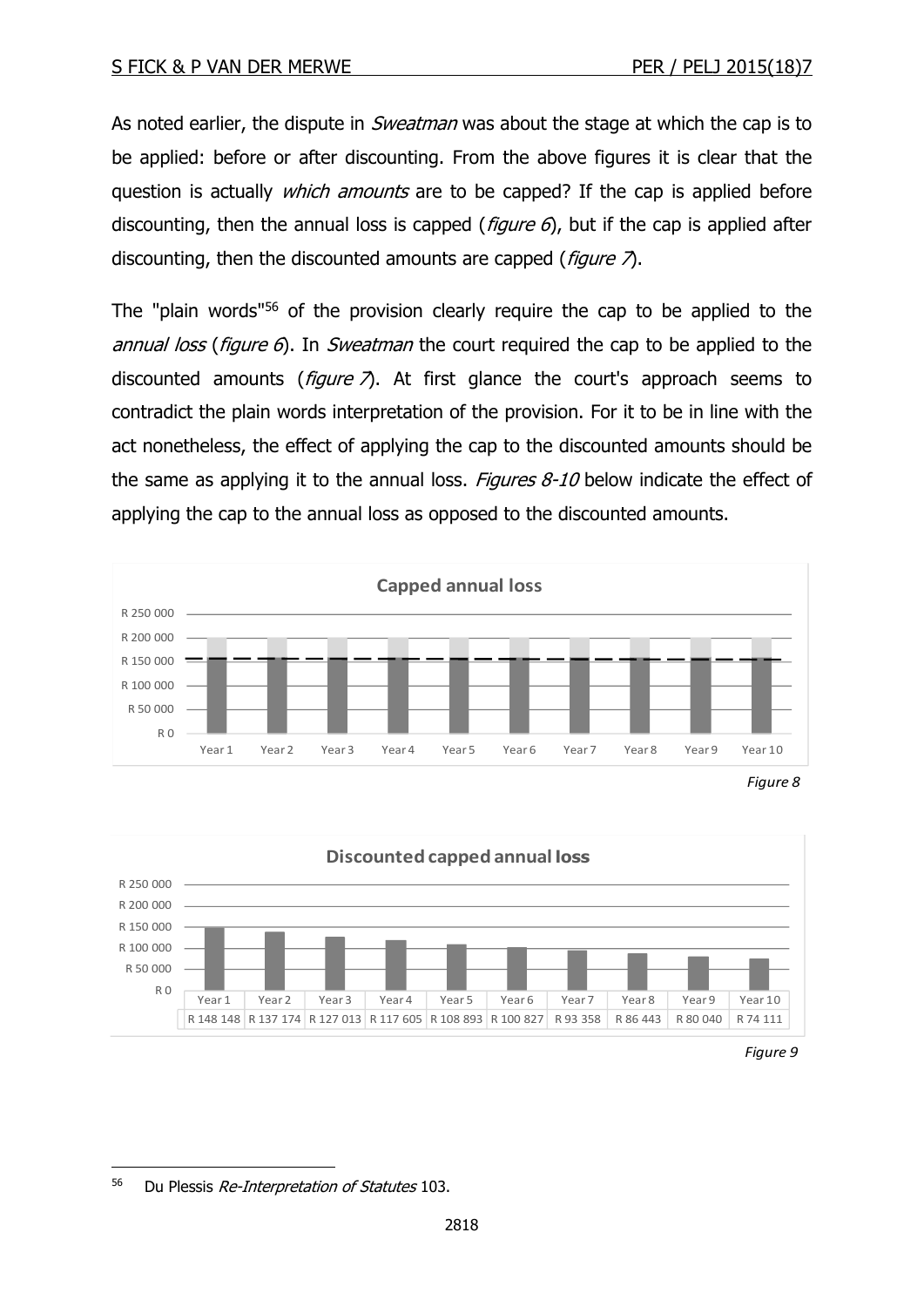

*Figure 8* shows how the actual annual loss of R 200 000 is capped by the R 160 000 cap.<sup>57</sup> Figure 9 shows how this amount is discounted to determine the present value of the loss. When these amounts are added together (R 1 073 613) they represent the amount that John should receive and invest to cover his capped annual loss of R 160 000). Figure 10 shows how this invested money (the R 1 073 613) is estimated to grow over the years and the loss that it should be able to cover annually. It is clear, from *figure 10*, that the effect of the cap and the discount is that John should effectively be able to receive R 160 000 per year as the invested money grows. John's actual annual loss of R 200 000 has been capped to an annual loss of R 160 000. This is in line with the wording of the act that, "irrespective of the actual loss" (the R 200 000 per annum), the annual loss should not exceed R 160 000.

To compare, *figures 11-13* below indicate the effect of applying the cap to the discounted amounts as opposed to the annual loss.

<sup>-</sup> $57$  This amount is used purely as illustration. Currently the cap amount is R 227 810 (since 31) January 2015). BN 6 in GG 38419 of 30 January 2015.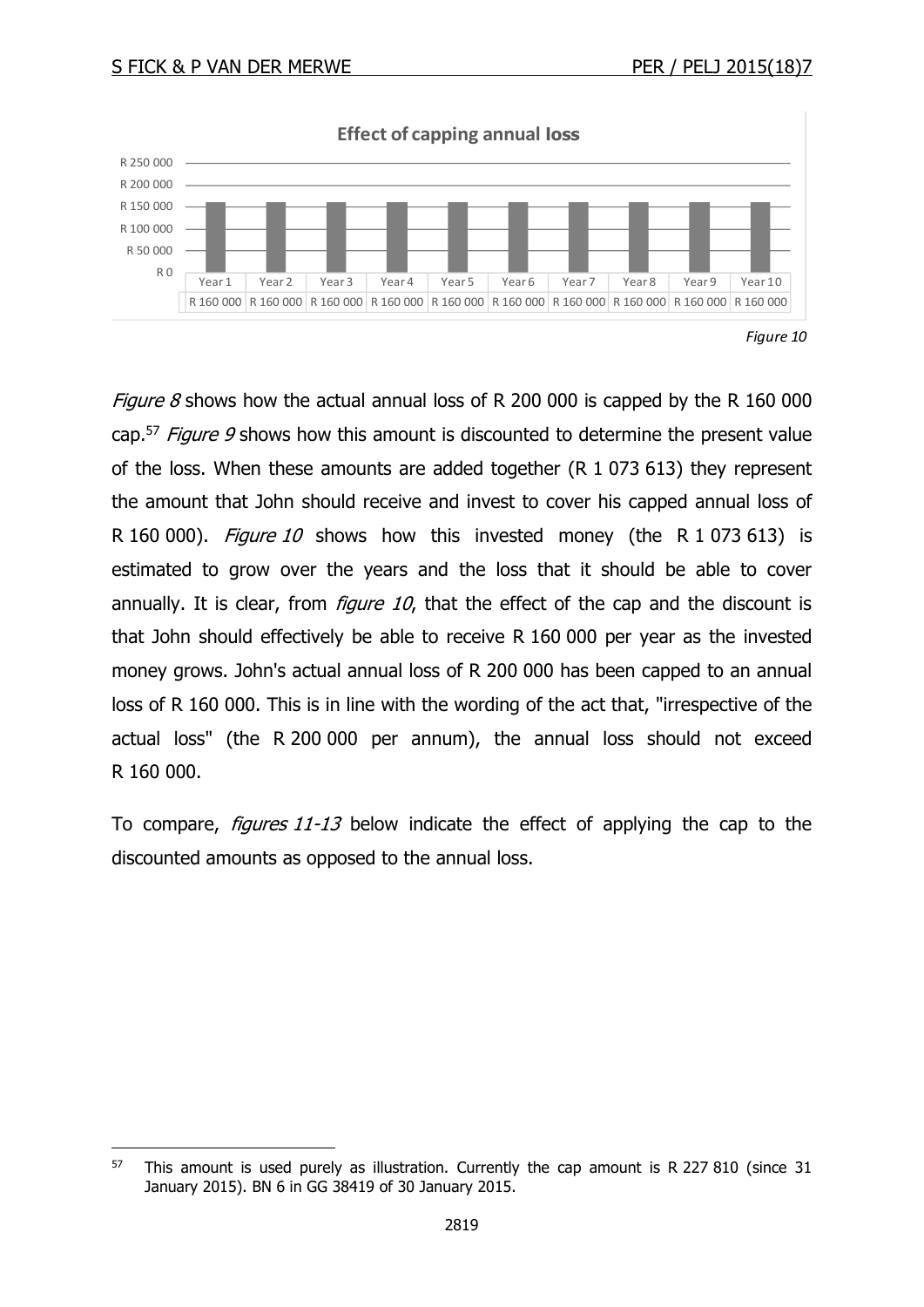

*Figure 11*







Figure 11 above shows how the annual loss is discounted before the cap is applied. These amounts (the discounted amounts), if added together (R 1 342 017) and invested, are estimated to cover John's total annual loss of R 200 000. Figure 12 shows how the cap is applied to the discounted amounts. In terms of the approach giving rise to this calculation, the present value of John's loss is, therefore, all of the amounts in *figure 12* added together (R 1 305 364). Note that this amount is about R 230 000 more than the amount received in terms of the first approach.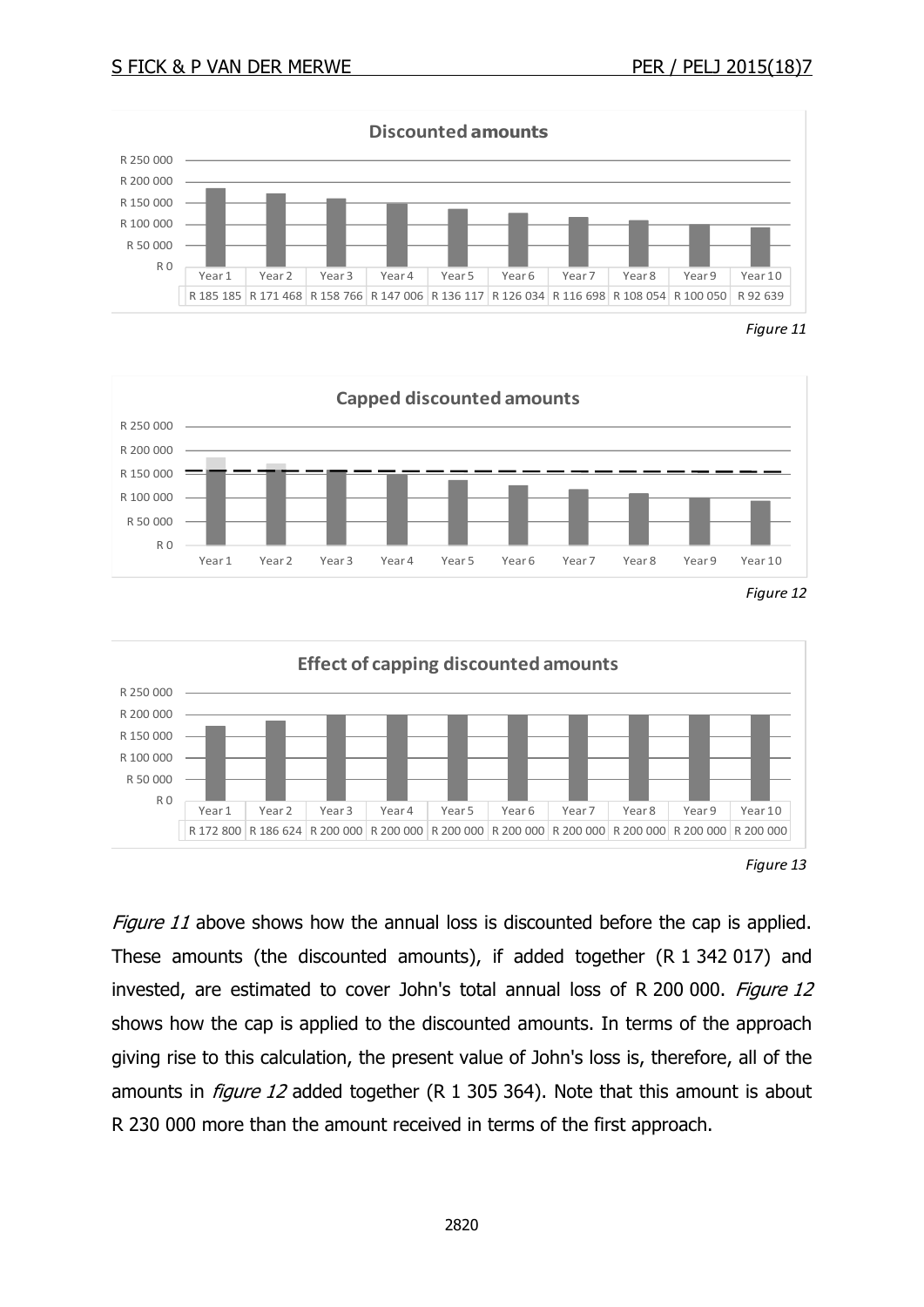Figure 13 shows how, if invested, this money (the R 1 305 364) is estimated to grow over the years and the loss that it should be able to cover annually. It is clear from *figure 13* that John's annual loss is not capped at R 160 000, as with the first approach. For the first three years his loss is capped, but after the third year he receives the full annual loss of R 200 000. Moreover, even the amounts to be received in the two "capped" years are not limited to R 160 000 per annum, but increase by the discount percentage each year, as is clear from *figure 14* below.

| <b>Annual loss per year</b> |                     |
|-----------------------------|---------------------|
| Year                        | <b>Annual loss</b>  |
| Year 1                      | Cap amount $+8\%$   |
| Year 2                      | Cap amount $+16.7%$ |
| Year 3                      | <b>Actual loss</b>  |
| Year 4                      | Actual loss         |
| Year 5                      | Actual loss         |
| Year 6                      | <b>Actual loss</b>  |
| Year 7                      | Actual loss         |
| Year 8                      | Actual loss         |
| Year 9                      | Actual loss         |
| Year 10                     | <b>Actual loss</b>  |

Figure 14

The reason why the cap amounts seem to increase is because the R 160 000 received for Year 1, if invested, is expected to grow 8% by the end of Year 1 (the due date for the loss). Similarly, the R 160 000 received for Year 2, if invested, is expected to grow 8% in Year 1 and then another 8% in Year 2. So even though the amounts seem exactly the same: R 160 000 per year, the "capped" annual loss increases each year. This is not in line with the act, which limits the annual loss to R 160 000 and makes no provision for yearly increases of the cap by the discounted rate. Note that the annual loss of Year 4 and onwards is the actual annual loss. This is because the actual annual loss for these years falls below the increasing cap. (For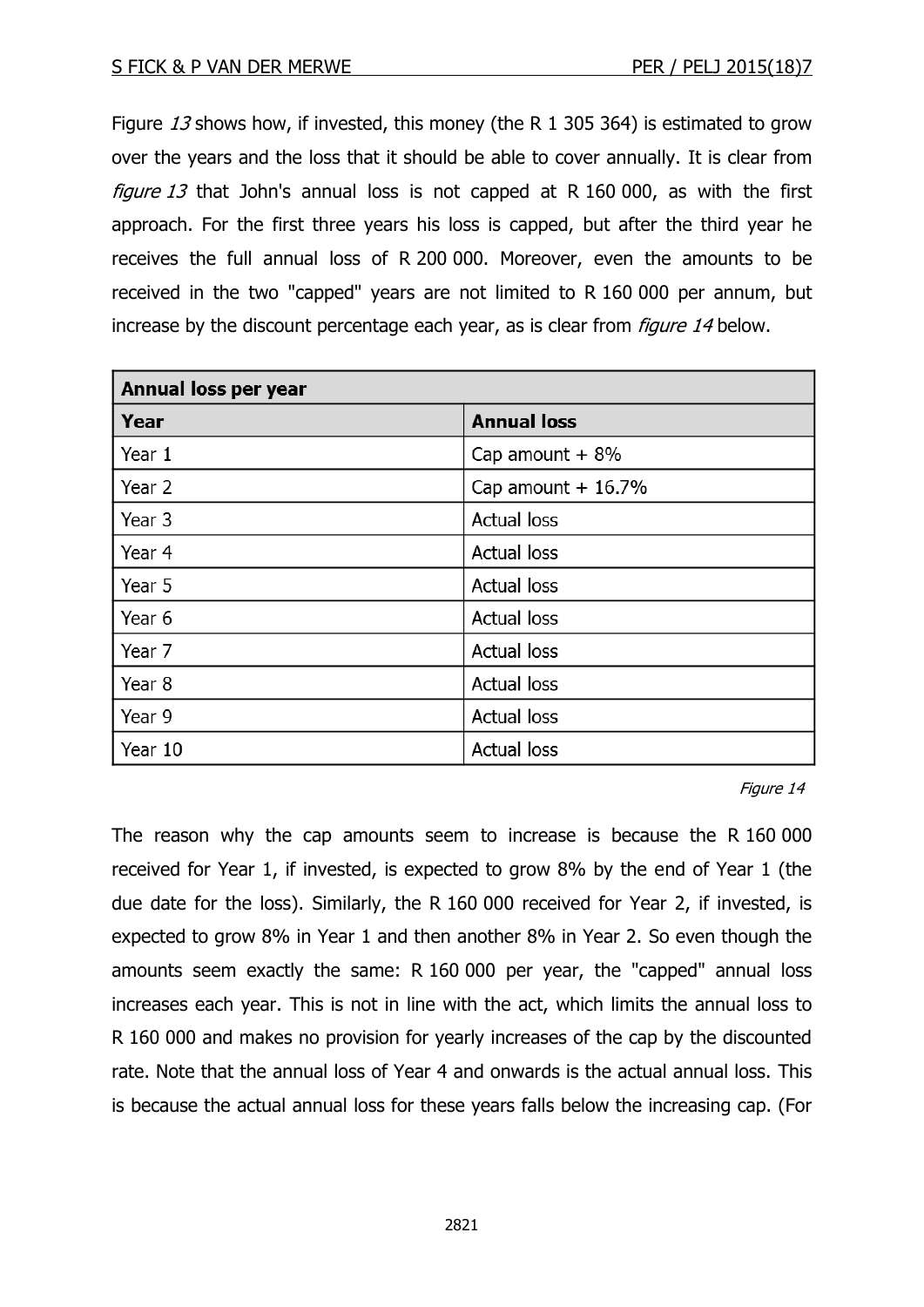Year 4, for example, the "cap" would be R 217 678 (R 160 000 + 36%),<sup>58</sup> which is more than the actual loss of R 200 000.)

This subsection has confirmed that the literal interpretation of the cap provision cannot support the SCA's decision that the cap should be applied after discounting in other words, to the discounted amounts. It does not comply with the actual wording of the provision that the annual loss be capped and neither does capping of the discounted amounts have the same effect as capping the annual loss. A justification for the court's preference of this approach might lie, however, in the second part of the golden rule of interpretation. Could it be argued that the capping of the discounted amounts, instead of the annual loss of the claimant, is necessary to fulfil the *purpose* of the provision?

#### **4.2 The purpose of the cap provision**

The cap provision provides for the quarterly adjustment of the cap to counter the effects of inflation.<sup>59</sup> It could therefore be argued that the purpose of the provision is not only that the annual loss should be capped but that the cap amount should increase systematically.

As explained above, if the literal interpretation of the provision were used and the annual loss were capped, a claimant with a very high annual loss of, for example, one million rand per year would have exactly the same annual loss for every year subsequent to the accident. This would be because his annual loss for each year would be capped at the amount published in the last notice before the date of the accident.<sup>60</sup>

On the contrary, if the SCA's approach were used and the *discounted amounts* were capped, his annual loss would increase yearly by the discount rate used. Once the "cap'" for a certain year exceeds the actual annual loss for that same year, however, the increased cap has no effect any more. At that point the claimant will be entitled

<sup>&</sup>lt;sup>58</sup> 36.04% rounded to 1 decimal place.<br> $\frac{59}{2278}$  Currently the can amount is R 227.8

<sup>59</sup> Currently the cap amount is R 227 810 (since 31 January 2015). BN 6 in GG 38419 of 30 January 2015.

 $60$  Sweatman para 15; the judge is referring to s 6 of the Amendment Act.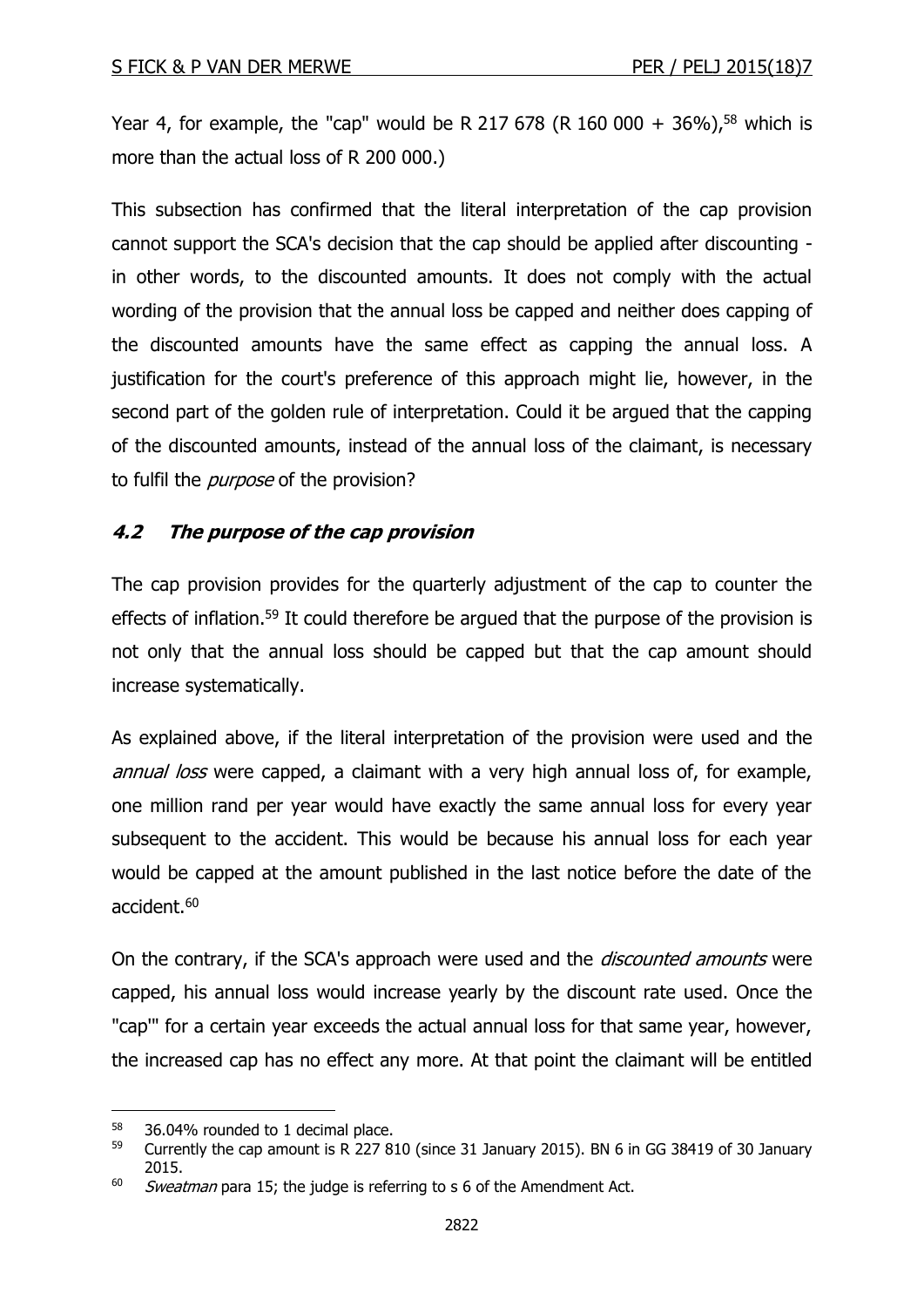to his actual loss despite the fact that it exceeds R 160 000.<sup>61</sup> Figure 15, below, illustrates the capped annual loss of someone with a very high actual annual loss of R 1 000 000.



*Figure 15*

As stated above, it could be argued that it is in line with the purpose of the act to increase the cap systematically due to the effects of inflation. As a result, the effect of the SCA's approach of an increasing cap might be in line with this purpose. However, although the act provides for an increase of the cap, it specifies that this increase should be in line with inflation. A more sound interpretation of the act would therefore be that the cap should increase with inflation. That would serve the purpose of the cap provision. It would also prevent the application of different increase rates to different claims. In practice actuaries do not apply a uniform discount rate.<sup>62</sup> If the "cap" is, therefore, allowed to increase by the discount rate used by the actuary in that specific case, this would cause inequality amongst and uncertainty for claimants. Hence, to be in line with the literal and purposive interpretation of the cap provision, the annual loss of the claimant should be capped and the cap should be increased systematically to counter the effects of inflation.

This is what was argued by the appellants in *Sweatman*,<sup>63</sup> relying on an earlier High Court decision *Jonosky v Road Accident Fund*.<sup>64</sup> The SCA, however, rejected this

<sup>&</sup>lt;sup>61</sup> Or whatever amount the cap is at that moment.<br> $62 \text{ Koch } 2011 \text{ S441112}$ 

Koch 2011 SAAJ 113.

<sup>&</sup>lt;sup>63</sup> Sweatman para 13.

<sup>&</sup>lt;sup>64</sup> Jonosky v Road Accident Fund 2013 5 SA 256 (GSJ).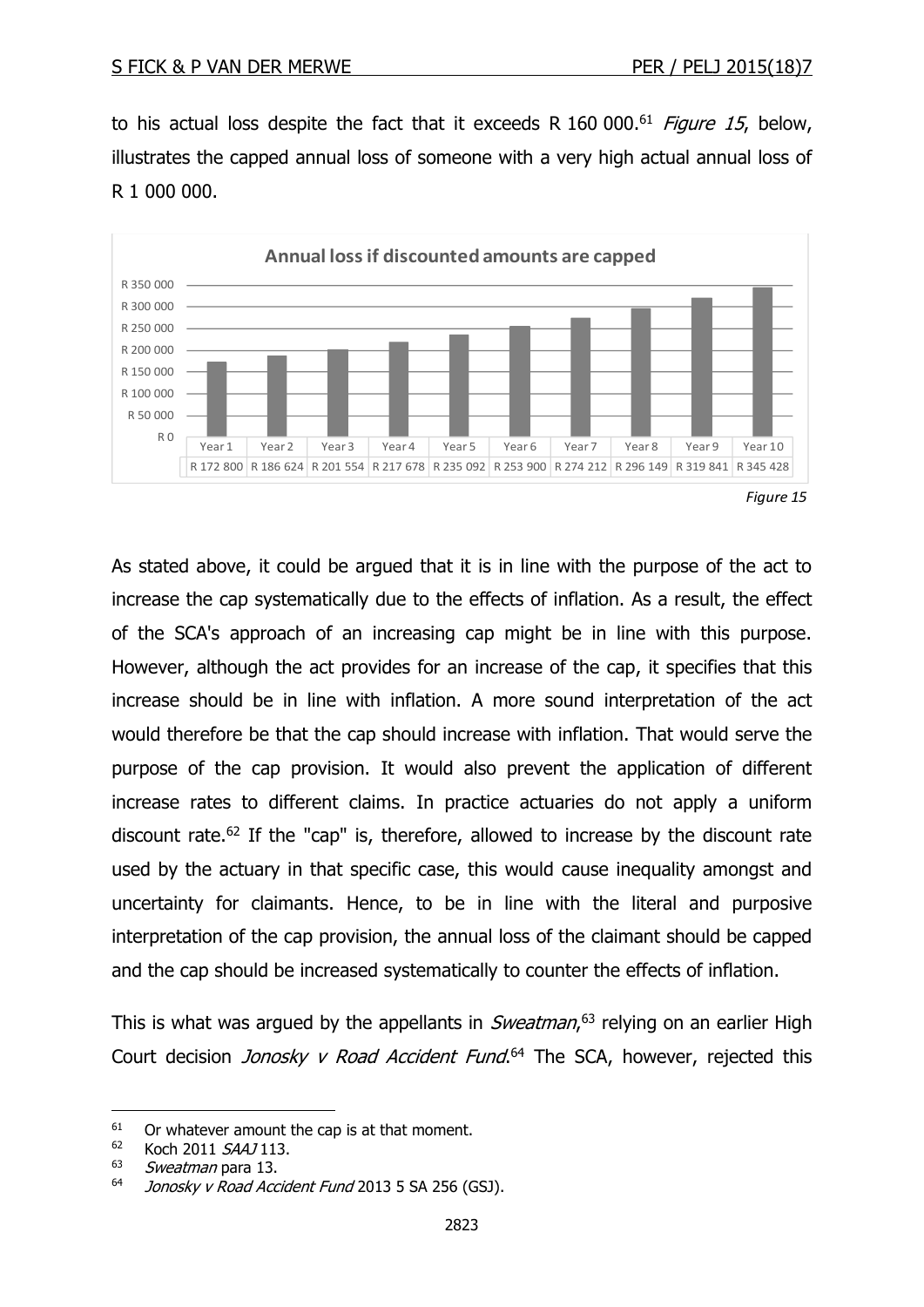argument.<sup>65</sup> It specifically found that "[a] reading of s 17, even having regard to its purpose, does not lend itself to the interpretation that there is a different cap for each year after the accident".<sup>66</sup> This statement makes it evident that there is a knowledge gap between the expert witness and the court. It is clear that the court failed to understand the effect of its decision: that the cap increases yearly. It is also abundantly clear that an increasing cap, in other words "a different cap for each year", was not something the court intended to endorse. The knowledge gap, therefore, caused the court to come to a conclusion that it did not fully comprehend or intend.

#### **5 Conclusion**

The purpose of this note was to assess the SCA's interpretation, in the *Sweatman*decision, of section 17(4)(c) of the Act. This was achieved, firstly, by explaining the purpose of the RAF and the Amendment Act. Thereafter, the general method of calculating loss was explored, together with the different interpretations of the application of the cap. This note focussed on the difference between applying the cap before or after discounting.

In *Sweatman* the court found that an interpretation of section  $17(4)(c)$  of the Act favoured the approach of applying the cap after discounting. It came to this conclusion by using the interpretative tool popularly referred to as the "golden rule". This rule requires courts to follow the literal wording of a provision, unless such an interpretation would be contrary to the purpose of the Act.

After exploring the meaning of discounting and the effect of the court's approach, it was evident that the court's interpretation is incorrect. This can be attributed to the knowledge gap between the expert witnesses and the court. The court's misapprehension and contrary intention are clear from its decision. By examining both the actual wording of the cap provision and the purpose thereof, the cap provision can be interpreted to mean that the cap should be applied to the annual loss of the claimant (before discounting). Furthermore, the cap should be increased

<sup>&</sup>lt;sup>65</sup> Sweatman para 15.

<sup>&</sup>lt;sup>66</sup> Sweatman para 15.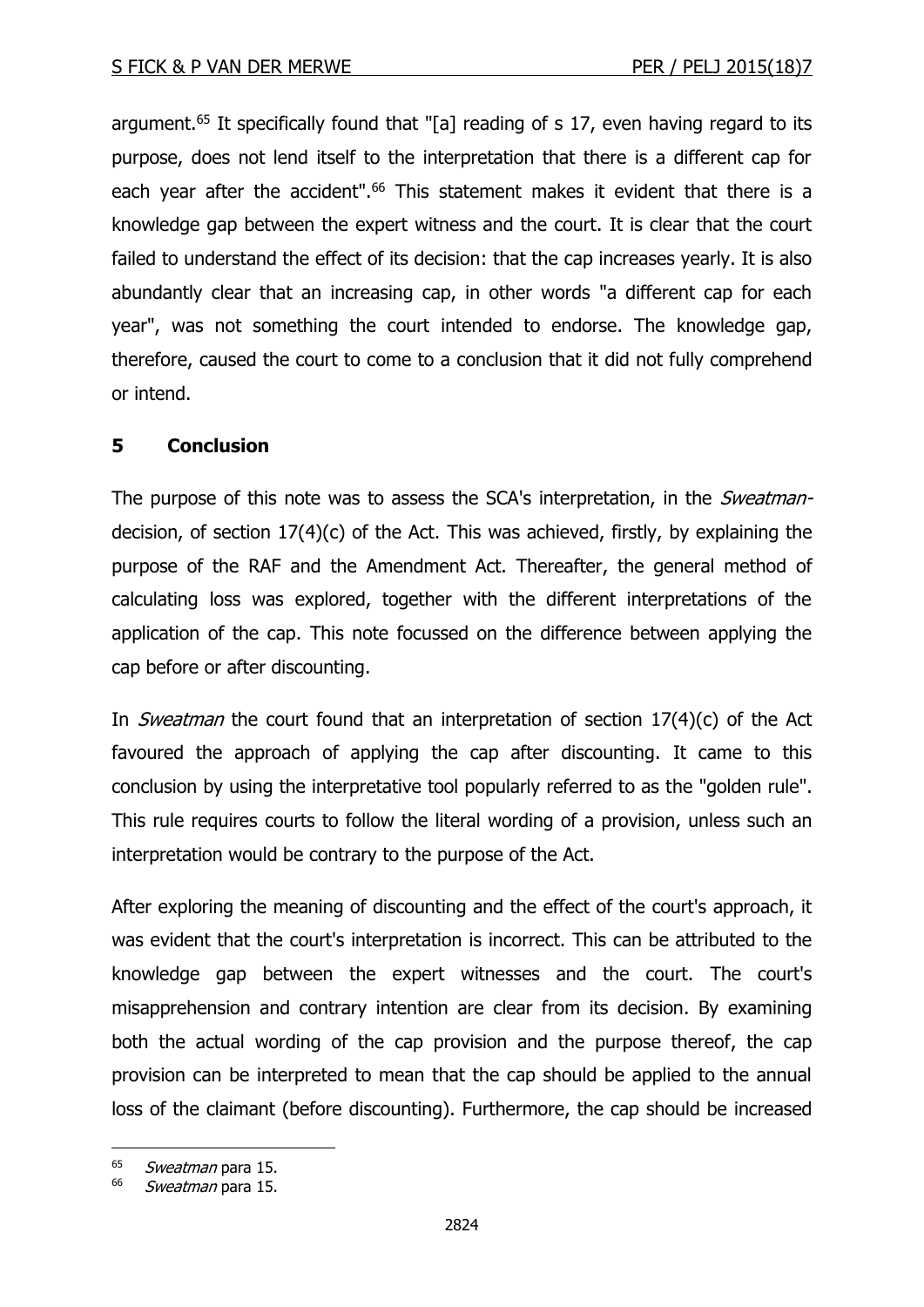systematically to account for inflation. This corresponds with the purpose expressed in the provision that the cap should be increased to achieve that objective.

Sweatman is a clear example of a case where a court is faced with a very technical matter. It highlights the risks of the court misunderstanding these technical concepts and indicates the extreme and adverse effects that such a misunderstanding might have. The effect of the misunderstanding in *Sweatman* is that a statutory provision is circumvented and this will (and has already) cost the RAF, and hence the South African road-users, a considerable sum of money. One can only hope that articles like this will alert the court to the detrimental effects of knowledge gaps and that the court will find creative ways to bridge such gaps before deciding similar technical matters.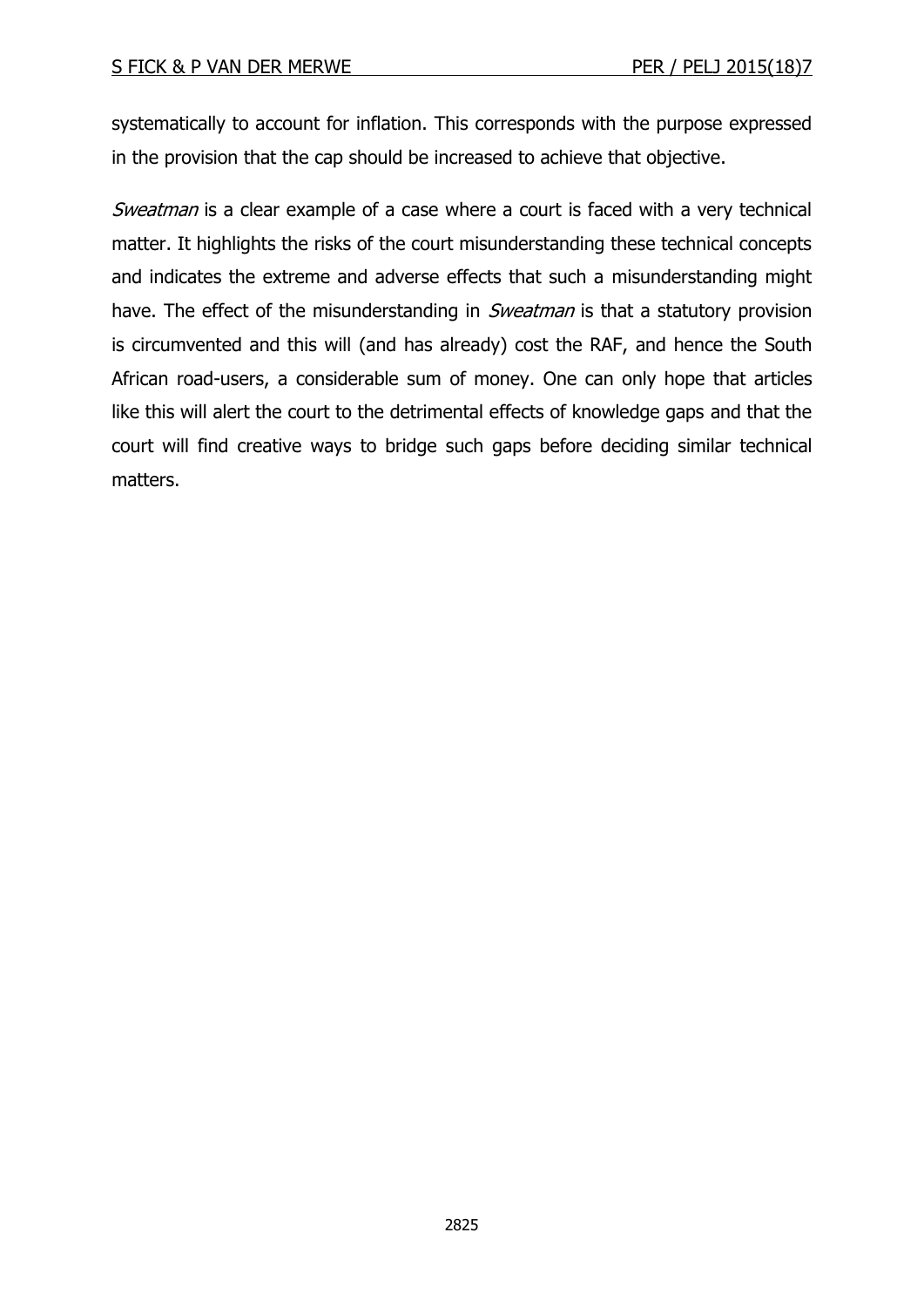#### **BIBLIOGRAPHY**

#### **Literature**

Du Plessis Re-Interpretation of Statutes Du Plessis L Re-Interpretation of Statutes (Butterworths Cape Town 2002)

Freckelton 1986 Int'l J L & Psychiatry

Freckelton I "Court Experts, Assessors and the Public Interest" 1986 Int'l J L & Psychiatry 161-188

Koch 2011 SAAJ

Koch RJ "Damages for Personal Injury and Death: Legal Aspects Relevant to Actuarial Assessments" 2011 SAAJ 111-133

#### Meintjes-Van der Walt 2003 JAL

Meintjes-Van der Walt L "The Proof of the Pudding: The Presentation and Proof of Expert Evidence in South Africa" 2003 JAL 88-106

#### **Case law**

Gwaxula v Road Accident Fund 2013 ZAGPJHC 240 (25 September 2013) Jonosky v Road Accident Fund 2013 5 SA 256 (GSJ) Road Accident Fund v Sweatman 2015 ZASCA 22 (20 March 2015) SA Eagle Insurance Co Ltd v Hartley 1990 4 SA 833 (AD) Sil v Road Accident Fund 2013 3 SA 402 (GSJ) Southern Insurance Association Ltd v Bailey 1984 1 SA 98 (A) Sweatman v Road Accident Fund (WCC) Unreported Case No 17258/11 of 3 December 2013 Venter v R 1907 TS 910

#### **Legislation**

Public Finance Management Act 1 of 1999 Road Accident Fund Act 56 of 1998 Road Accident Fund Amendment Act 19 of 2005

2826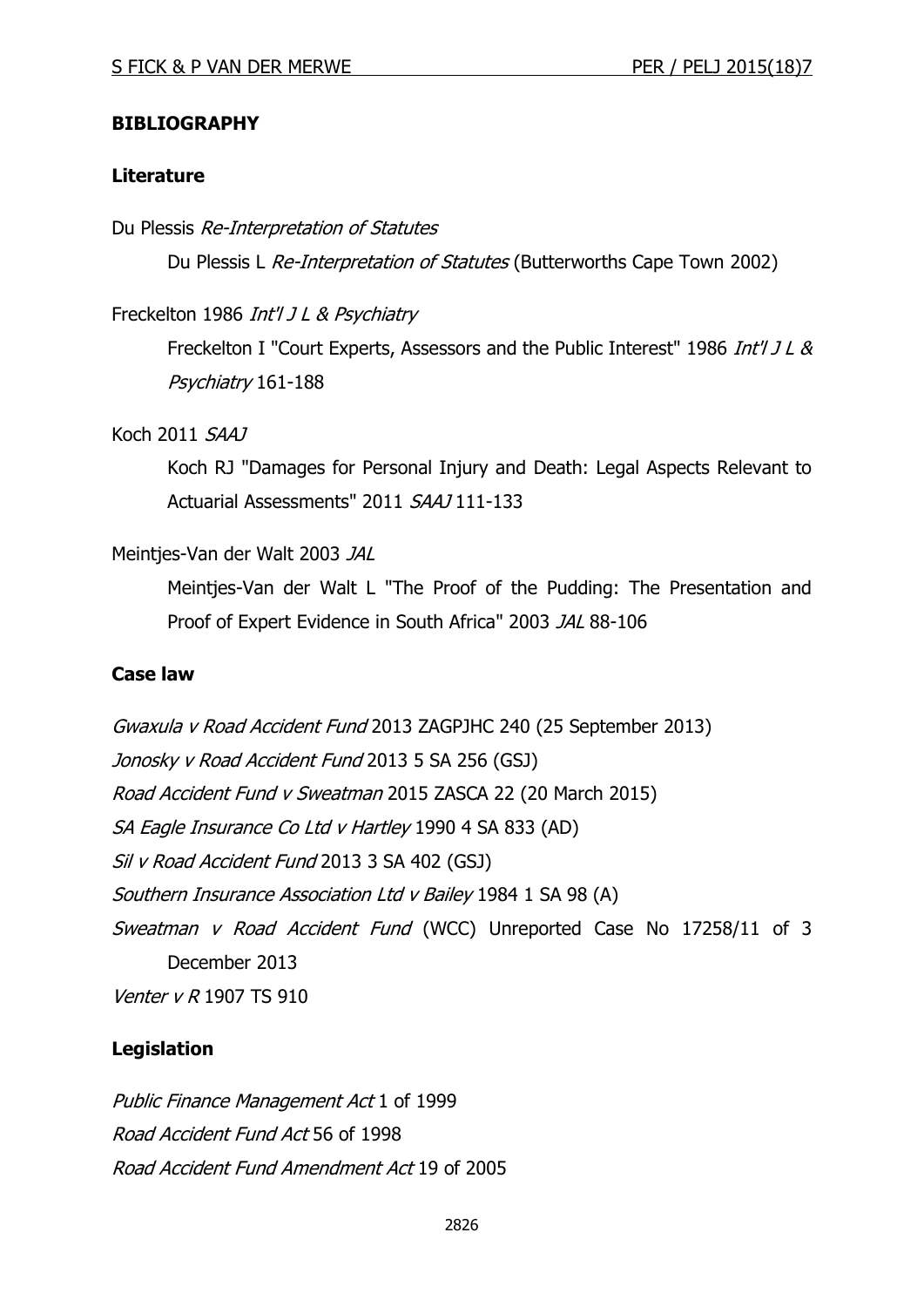### **Government publications**

BN 6 in GG 38419 of 30 January 2015

#### **Internet sources**

Benjamin 2008 http://www.bdlive.co.za/articles/2008/12/22/lawyers-warn-ofreduced-cover-for-road-injuries Benjamin C 2008 Lawyers Warn of Reduced Cover for Road Injuries http://www.bdlive.co.za/articles/2008/12/22/lawyers-warn-of-reduced-coverfor-road-injuries accessed 10 April 2015

Doom 2014 http://www.bloomberg.com/news/articles/2014-01-15/big-treesgrowing-faster-than-small-ones-will-absorb-more-carbon Doom J 2014 Big Trees Growing Faster Than Small Ones Will Absorb More Carbon http://www.bloomberg.com/news/articles/2014-01-15/big-treesgrowing-faster-than-small-ones-will-absorb-more-carbon accessed on 10 April 2015

Investopedia Date Unknown http://www.investopedia.com/university/beginner/ beginner2.asp Investopedia Date Unknown Investing 101: The Concept of Compounding http://www.investopedia.com/university/beginner/beginner2.asp accessed 10 April 2015

IOL News 2008 http://www.iol.co.za/news/south-africa/accident-fund-s-largestpayout-in-history-1.408114#.VRQOWfmUe3w IOL News 2008 Accident Fund's Largest Payout in History http://www.iol.co.za/news/south-africa/accident-fund-s-largest-payout-inhistory-1.408114#.VRQOWfmUe3w accessed 10 April 2015

RAF Date Unknown http://www.raf.co.za/About-Us/Pages/Profile.aspx Road Accident Fund Date Unknown Profile http://www.raf.co.za/About-Us/Pages/Profile.aspx accessed 10 April 2015